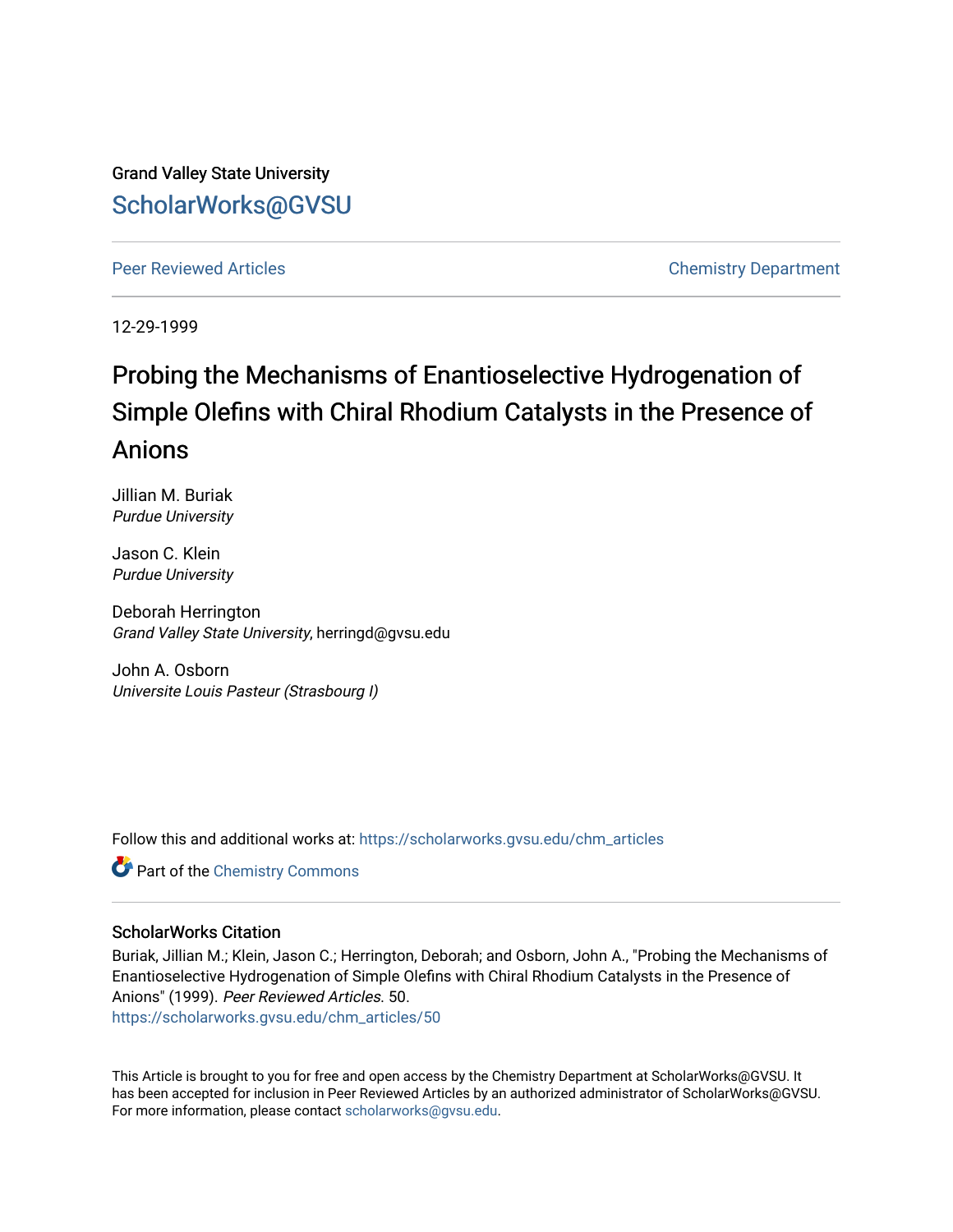## Probing the Mechanisms of Enantioselective Hydrogenation of Simple Olefins with Chiral Rhodium Catalysts in the Presence of Anions

Jillian M. Buriak,\*[a] Jason C. Klein,<sup>[a]</sup> Deborah G. Herrington,<sup>[a]</sup> and John A. Osborn\*<sup>[b]</sup>

Abstract: The strong influence of various anions upon the hydrogenation of 2-phenyl-1-butene, catalyzed by chiral rhodium catalysts was investigated. Both sulfonates and halides exert large increases in the enantioselectivity when  $[Rh](-)$ -bdpp $|(NBD)|ClO_4$  (bdpp = 2,4-bis(diphenylphosphino)pentane,

 $NBD = 2,5$ -norbornadiene) is used as the catalyst precursor at high pressures (70 atm) of dihydrogen in nonpolar solvents. A dihydride mechanism similar to that for Wilkinson's catalyst  $[RhCl(PPh<sub>3</sub>)<sub>3</sub>]$  was shown to be operating at both high- and low-pressure conditions through a combination of catalytic studies, <sup>31</sup>P, <sup>1</sup>H and parahydrogeninduced polarization (PHIP) NMR experiments. With sulfonate and in neat methanol, however, a mechanistic switch takes place from a dihydride route (dihydrogen addition before olefin binding) at high pressure to an unsatu-

**Keywords:** alkenes · asymmetric selective reduction of procurrent of equal of equal of equal of equal of procurrent catalysis · halides · rhodium · and alcohing a secondary polar binding group. catalysis · halides · sulfonates

rate route (olefin binding before dihydrogen addition) at low pressures  $(<$ 30 atm). Olefin isomerization is inhibited by halide addition, but occurs with sulfonate and in neat methanol through what is most likely a  $\pi$ -allyl mechanism. A detailed understanding of the effects of addition of these anions is crucial for development of new classes of catalysts capable of efficient enantioselective reduction of prochiral olefins

#### **Introduction**

Asymmetric hydrogenation of prochiral olefins has for over 30 years been intensively investigated because of the utility of the chiral products for pharmaceutical and materials applications, to name a few.[1] The majority of catalysts tested have involved rhodium and ruthenium complexes rendered chiral through incorporation of optically active phosphane ligands.[2] Enantioselective olefin hydrogenation with late transition metal catalysts has been, however, essentially limited to specific classes of substrates capable of binding in a bidentate fashion to the metal center, like enamides,<sup>[3]</sup> unsaturated  $\alpha$ , $\beta$ carboxylic acids, $[4]$  and allylic and homoallylic alcohols.<sup>[5]</sup> Much more difficult to reduce with good enantiomeric excesses are olefinic substrates lacking a polar secondary Lewis basic binding group in the correct position. Several groups have tackled the challenging class of di- and trisub-

[a] Prof. Dr. J. M. Buriak, J. C. Klein, D. G. Herrington Department of Chemistry Purdue University West Lafayette, IN 47907-1393 (USA) Fax:  $(+1)$  765-494-0239 E-Mail: buriak@purdue.edu [b] Prof. Dr. J. A. Osborn Université Louis Pasteur 4 rue Blaise Pascal

67000 Strasbourg (France)

stituted olefins capable of only monodentate coordination to the catalyst metal center with chiral titanium,  $[6]$  samarium $[7]$ and late transition metal catalysts[8,9] and have achieved moderate to excellent enantioselectivities. These results are encouraging, and suggest that new approaches towards the design of catalysts may allow access to a wide range of reaction conditions and efficient metal complexes, extending the generality of enantioselective olefin hydrogenation reactions to broad classes of substrates.

Because catalysts based upon rhodium are extremely active for olefin hydrogenation,[10] we have been exploring the potential of chiral RhI catalyst precursors for hydrogenation of olefinic substrates lacking a secondary metal binding site. Recently we demonstrated that the binding of sulfonate groups to the metal center of the rhodium catalyst  $[Rh](-)$ bdpp}]<sup>+</sup>, formed via hydrogenation of the precursor  $[Rh](-)$  $bdpp$ }(NBD) ]ClO<sub>4</sub> (1; Scheme 1),<sup>[11]</sup> resulted in large increases in enantioselectivity for asymmetric imine hydrogenation.[12] In this work, we show that binding of anions such as sulfonates and halides in nonpolar solvents also induces strong enhancements for the enantioselective hydrogenation of the prochiral hydrocarbon substrate, 2-phenyl-1-butene (4) (also known as  $\alpha$ -ethylstyrene). We investigated 4 as a substrate because of its inherent difficulty to reduce with high enantioselectivity as compared to enamide substrates.<sup>[13]</sup> With rhodium catalysts, it is hydrogenated with very poor to moderate enantioselectivities and thus any increases in ee due

 $Chem. Eur. J. 2000. 6. No. 1 \quad \textcircled{WILEY-VCH Verlag GmbH, D-69451 Weinheim, 2000} 0947-6539/00/0601-0139 $ 17.50+.50/0 \quad \textcircled{139}$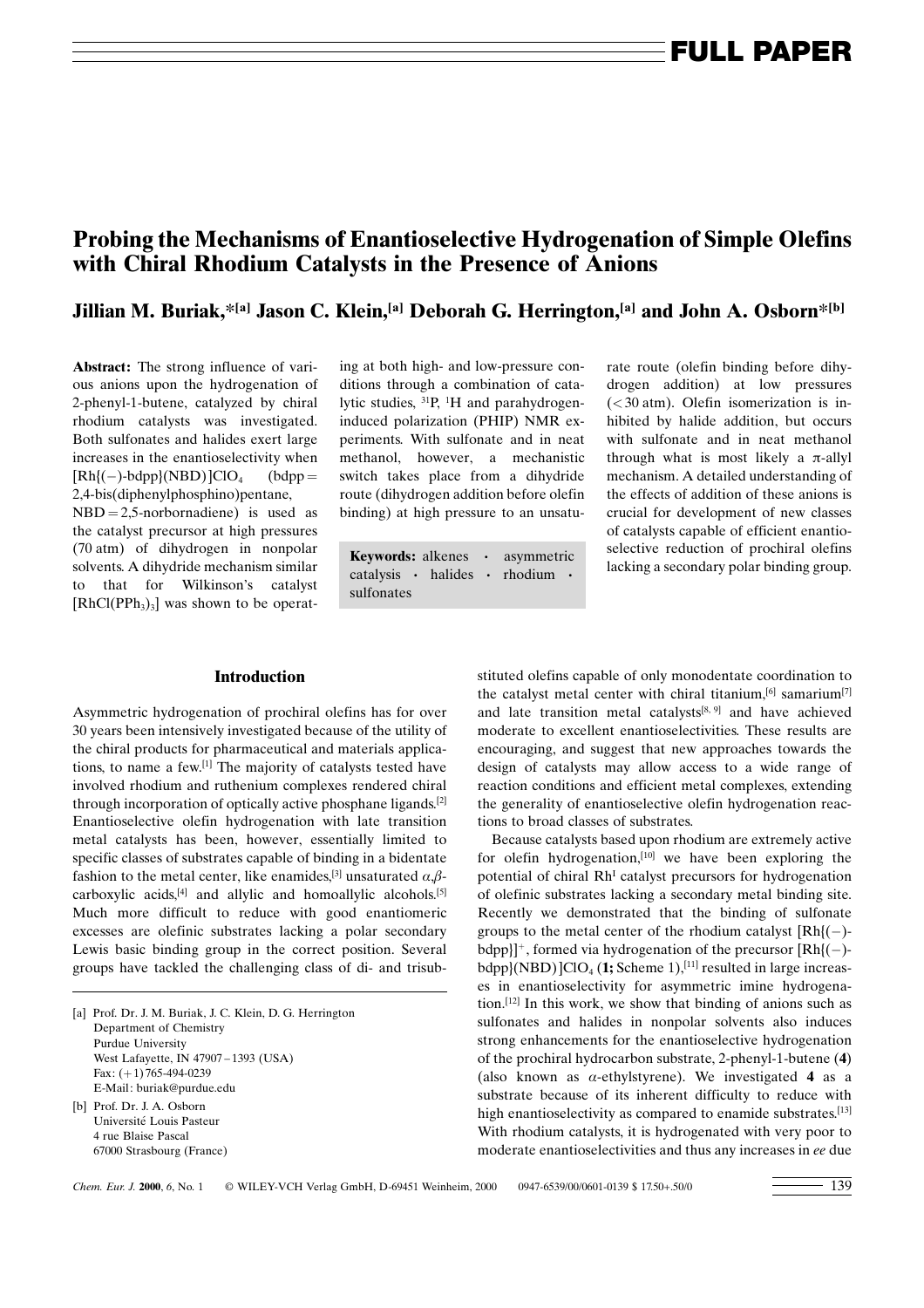

Scheme 1. Catalysts, olefins and additives used in this study.

to anion binding would be easily observed and then further analyzed. [14] Takaya and co-workers recently investigated the influence of anions on the rate and enantioselectivity of hydrogenation of 4 and related cyclic hydrocarbon olefins with  $Rh<sup>I</sup>$ -binap complexes (binap = [1,1'-binaphthalene]-2,2'diylbis(diphenylphosphane)) and observed strong effects. [9] A possible mechanistic explanation was proposed which we substantiate through detailed  $^{31}P$ ,  $^{1}H$  and parahydrogeninduced polarization (PHIP) NMR studies. Additional insight into the problem of concomitant catalytic olefin isomerization is also provided. The seemingly disparate effects of nondissociative and dissociative anions (halides and sulfonates, respectively) on hydrogenation can be rationalized through the two mechanistic schemes described here.

#### Results and Discussion

Catalytic results: Applying the optimum conditions found for imine hydrogenation,  $[12]$  we examined the reactivity of 1 in the presence of 0.1m of the hydrocarbon-soluble surfactant AOT (see Scheme 1) and 0.1m [15]crown-5 in benzene. AOT is a commercially available surfactant with a sodium sulfonate head group and two branched aliphatic tails that forms reverse micelles in nonpolar solvents. [15] As demonstrated in earlier work, the role of [15]crown-5 is to complex the sodium cation of AOT, break up reverse micellar aggregates, and promote binding of the bis(2-ethylhexyl)sulfosuccinate anion of AOT to the cationic rhodium catalyst (Scheme 2).[12]

Control experiments were carried out in "regular" solvent systems—neat methanol, benzene, and 1:1 methanol/benzene—at varying temperatures and pressures without additives. The results are summarized in Table 1. Under no conditions were induction periods observed. Hydrogenation of 4 in benzene in the presence of AOT and [15]crown-5 results in a dramatic increase in enantioselectivity: with AOT and [15]crown-5, an ee of  $63\%$  (S) can be achieved (run 6), while in "regular" solvents, the highest enantioselectivity observed is  $29\%$  (S) in neat methanol (see runs 1-4).

Hydrogenation in benzene with 0.1m [15]crown-5 gave similar chemical and optical yields as in neat benzene (runs 4 and 8), demonstrating that the crown ether is not responsible for the improved enantioselectivity. The rates for the latter two runs in  $C_6H_6$  could not be accurately determined because of the heterogeneous nature of the catalytic mixture. Complex 1 is only slightly soluble in neat benzene, with or without addition of [15]crown-5, so only final yields could be determined with any accuracy. This lack of solubility explains the low chemical yields for these two cases.



Scheme 2. Schematic representation of the role of [15]crown-5 with AOT.

Not only is there a difference in the absolute enantioselectivity for hydrogenation in methanol and AOT/[15]crown-5 in benzene, but there is also a discrepancy in the effect of  $H_2$ pressure on enantioselectivity in the two systems as shown in Figure 1. Catalysis in methanol and in the AOT/[15]crown-5/  $C_6H_6$  system show remarkably different dependencies on the hydrogen pressure. An increase in pressure for hydrogenation in MeOH results in a lowering of the enantioselectivity, while for the AOT/[15]crown-5 case the enantioselectivity increases and reaches a plateau at 30 atm of pressure. The enhancement of the ee value seen upon the increase of pressure may be due to a change in mechanism from an unsaturate route to a dihydride route at high pressures (vide infra).[16] Additionally, catalytic isomerization of 4 to the internal olefin  $(E)$ -2phenyl-2-butene is observed at 1 atm pressure in both neat methanol and in the AOT/[15]crown-5/ $C_6H_6$  system as shown by GC and <sup>1</sup> H NMR spectroscopy. [17] Isomerization occurs only at atmospheric pressure and exclusively in the presence  $of 1$ 

A comprehensive study of different salts was undertaken to determine the effect of other anions on the hydrogenation of 4 with 1, including sulfates, carboxylates, and halides. The only other anions that resulted in strong increases in enantioselectivity were chloride and iodide (added in the form of the tetrabutylammonium salt) as shown in runs  $9-16$  of Table 1. Both of these halides induced large increases in enantioselectivity—up to 71% (S). The rate observed for catalysis in the presence of iodide in benzene was very rapid and was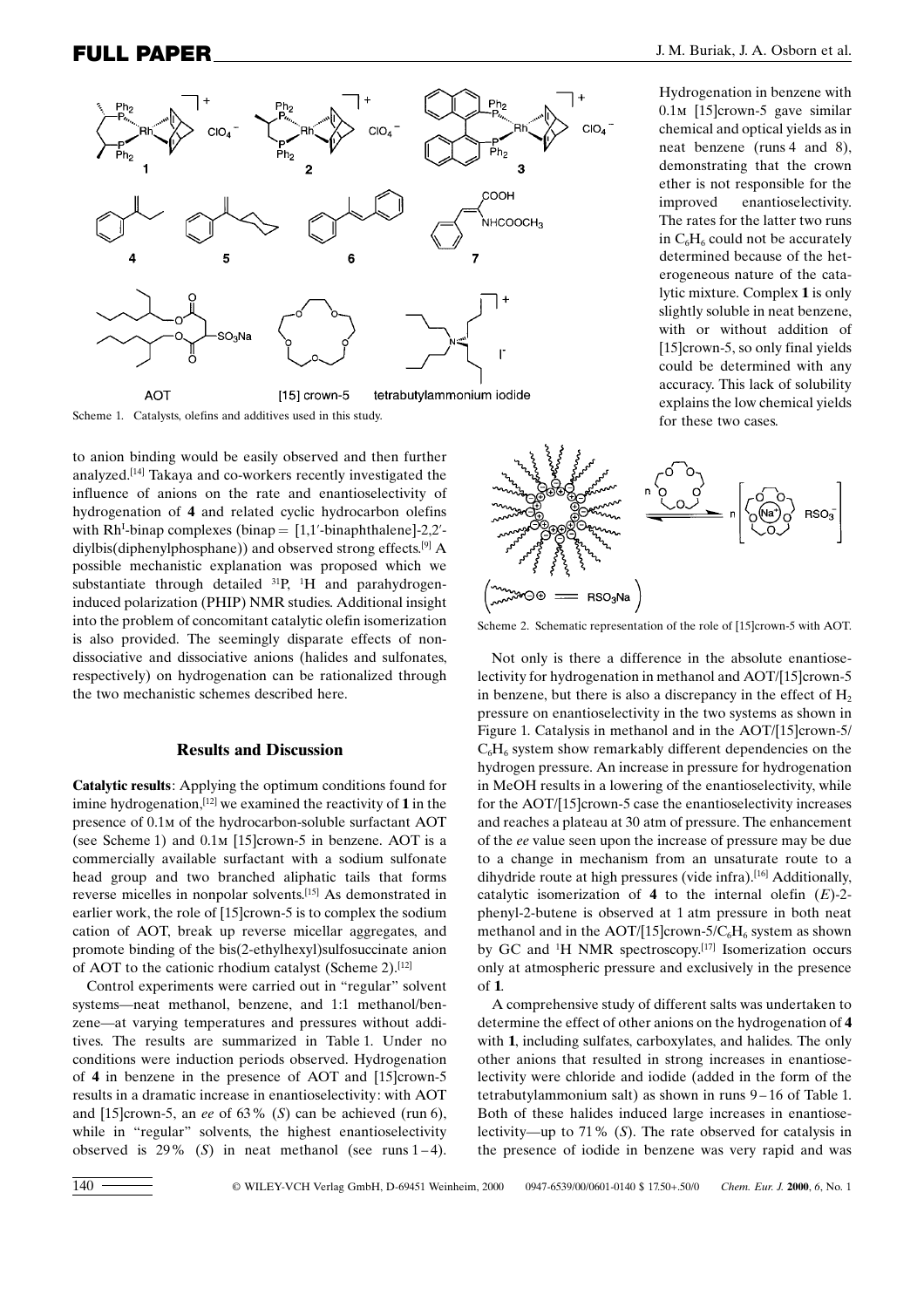|  | Table 1. Results for hydrogenation using 1 as catalyst precursor. <sup>[a]</sup> |  |  |
|--|----------------------------------------------------------------------------------|--|--|
|  |                                                                                  |  |  |

| Run           | Substrate | Solvent               | Additives                                              | $pH_2$ [atm] | Rate <sup>[b]</sup>                                                                                                                                                                                                                                                                                                                                                                                                                                                                                                                                                                            | ee [%]      |
|---------------|-----------|-----------------------|--------------------------------------------------------|--------------|------------------------------------------------------------------------------------------------------------------------------------------------------------------------------------------------------------------------------------------------------------------------------------------------------------------------------------------------------------------------------------------------------------------------------------------------------------------------------------------------------------------------------------------------------------------------------------------------|-------------|
|               |           | MeOH                  |                                                        | 70           | $3.0 \times 10^{2}$                                                                                                                                                                                                                                                                                                                                                                                                                                                                                                                                                                            | 7(S)        |
| 2             |           | MeOH                  |                                                        |              | $81^{[c]}$                                                                                                                                                                                                                                                                                                                                                                                                                                                                                                                                                                                     | 29(S)       |
| 3             |           | 1:1 $C_6H_6/MeOH$     |                                                        | 70           | 33                                                                                                                                                                                                                                                                                                                                                                                                                                                                                                                                                                                             | 12(S)       |
|               |           | $C_6H_6$              |                                                        | 70           | $[d] % \begin{center} % \includegraphics[width=\linewidth]{imagesSupplemental_3.png} % \end{center} % \caption { % \textit{DefNet} of \textit{DefNet} and \textit{DefNet} and \textit{DefNet} and \textit{DefNet} and \textit{DefNet} and \textit{DefNet} and \textit{DefNet} and \textit{DefNet} and \textit{DefNet} and \textit{DefNet} and \textit{DefNet} and \textit{DefNet} and \textit{DefNet} and \textit{DefNet} and \textit{DefNet} and \textit{DefNet} and \textit{DefNet} and \textit{DefNet} and \textit{DefNet} and \textit{DefNet} and \textit{DefNet} and \textit{DefNet} and$ | 29(S)       |
| $\mathcal{D}$ |           | $C_6H_6$              | $0.1M$ AOT                                             | 70           | 33                                                                                                                                                                                                                                                                                                                                                                                                                                                                                                                                                                                             | 54 $(S)$    |
|               |           | $C_6H_6$              | 0.1м АОТ, 0.1м [15]crown-5                             | 70           | $3.8 \times 10^2$                                                                                                                                                                                                                                                                                                                                                                                                                                                                                                                                                                              | 63(S)       |
|               |           | $C_6H_6$              | 0.1м АОТ, 0.1м [15]crown-5                             |              | $14^{[c]}$                                                                                                                                                                                                                                                                                                                                                                                                                                                                                                                                                                                     | 42 $(S)$    |
| 8             |           | $C_6H_6$              | $0.1M$ [15] crown-5                                    | 70           | [e]                                                                                                                                                                                                                                                                                                                                                                                                                                                                                                                                                                                            | 33 $(S)$    |
| 9             |           | $C_6H_6$              | $10$ mm N( $nBu$ ) <sub>4</sub> Cl                     | 70           | $8.9 \times 10$                                                                                                                                                                                                                                                                                                                                                                                                                                                                                                                                                                                | 66(S)       |
| 10            |           | $C_6H_6$              | $5 \text{ mM } N(nBu)_{4}Cl$                           | 70           | $1.7 \times 10^{2}$                                                                                                                                                                                                                                                                                                                                                                                                                                                                                                                                                                            | 65 $(S)$    |
| 11            |           | $C_6H_6$              | $5 \text{mm}$ Cl <sup>-</sup> (in situ) <sup>[f]</sup> | 70           | $1.6 \times 10^{2}$                                                                                                                                                                                                                                                                                                                                                                                                                                                                                                                                                                            | 68 $(S)$    |
| 12            |           | $C_6H_6$              | $10 \text{mm} \text{N}(n \text{Bu})_4$ I               | 70           | $4.8 \times 10^{2}$                                                                                                                                                                                                                                                                                                                                                                                                                                                                                                                                                                            | 68 (S)      |
| 13            |           | $C_6H_6$              | $5 \text{mm}$ N( $n$ Bu) <sub>4</sub> I                | 70           | $1.0 \times 10^3$                                                                                                                                                                                                                                                                                                                                                                                                                                                                                                                                                                              | 71 $(S)$    |
| 14            |           | $C_6H_6$              | $2.5$ mm $N(nBu)_{4}I$                                 | 70           | $1.2 \times 10^{3}$                                                                                                                                                                                                                                                                                                                                                                                                                                                                                                                                                                            | 70(S)       |
| 15            |           | $C_6H_6$              | $1 \text{mm} \text{N}(n \text{Bu})_4$ I                | 70           | $1.2 \times 10^{3}$                                                                                                                                                                                                                                                                                                                                                                                                                                                                                                                                                                            | 69(S)       |
| 16            |           | $C_6H_6$              | $2.5$ mm $N(nBu)_{4}I$                                 |              | $1.4 \times 10^{2}$                                                                                                                                                                                                                                                                                                                                                                                                                                                                                                                                                                            | 66(S)       |
| 17            |           | 1:1 $C_6H_6/M$ eOH    |                                                        | 70           | $1.0 \times 10^{2}$                                                                                                                                                                                                                                                                                                                                                                                                                                                                                                                                                                            | $17 (+)$    |
| 18            |           | $C_6H_6$              |                                                        | 70           | [g]                                                                                                                                                                                                                                                                                                                                                                                                                                                                                                                                                                                            | $12 (+)$    |
| 19            |           | $C_6H_6$              | 0.1м АОТ, 0.1м [15]crown-5                             | 70           | 80                                                                                                                                                                                                                                                                                                                                                                                                                                                                                                                                                                                             | 40 $(+)$    |
| 20            |           | $C_6H_6$              | $5 \text{mm}$ N( $n$ Bu) <sub>4</sub> I                | 70           |                                                                                                                                                                                                                                                                                                                                                                                                                                                                                                                                                                                                | $7 (+)$     |
| 21            |           | 1:1 $C_6H_6/M$ eOH    |                                                        | 70           | $[$                                                                                                                                                                                                                                                                                                                                                                                                                                                                                                                                                                                            | $[{\rm i}]$ |
| 22            |           | MeOH                  |                                                        |              | $1.4 \times 10^{3}$                                                                                                                                                                                                                                                                                                                                                                                                                                                                                                                                                                            | 74 $(R)$    |
| 23            |           | 4:6 $CH_2Cl_2/C_6H_6$ |                                                        |              | $4.8 \times 10^2$                                                                                                                                                                                                                                                                                                                                                                                                                                                                                                                                                                              | 72 $(R)$    |
| 24            |           | 4:6 $CH_2Cl_2/C_6H_6$ | 0.1м АОТ, 0.1м [15] crown-5                            |              | $4.8 \times 10^{2}$                                                                                                                                                                                                                                                                                                                                                                                                                                                                                                                                                                            | 48 $(R)$    |
| 25            |           | 4:6 $CH_2Cl_2/C_6H_6$ | $10 \,\mathrm{mm} \, \mathrm{N}(n\mathrm{Bu})_4$ I     |              | [j]                                                                                                                                                                                                                                                                                                                                                                                                                                                                                                                                                                                            | 8(S)        |

[a] Conditions:  $[1] = 5$  mm; [substrate]/ $[1] = 100$ ;  $T = 25^{\circ}$ C; solvent volume = 10 mL; yields determined by GC or <sup>1</sup>H NMR spectroscopy; all chemical yields are 100% unless stated otherwise; ee values for hydrogenation product of 4 and 5 determined by  $^{31}P$  NMR spectroscopy; $^{[21]}$  ee values for hydrogenation product of 7 determined by using optical rotation or by <sup>1</sup>H NMR spectroscopy with  $[Eu(hfc)_3]$  (hfc = 3-(heptafluoropropylhydroxymethylene)-Dcamphorate) in CDCl<sub>3</sub> as the chiral shift reagent. [b] Units of rate are turnovers  $h^{-1}$  and correspond to the rate recorded for the first hour. Rates are accurate to within  $\pm 10\%$ . No induction periods were observed. [c] 10% isomerization to  $(E)$ -2-phenyl-2-butene. [d] Conversion after 21 h = 47%. [e] Conversion after 21 h = 46%. [f] Prepared in situ from 2.5 mm  $[\{Rh(NBD)\}]_2(\mu\text{-}Cl)_2]$  and 5 mm (-)-bdpp. [g] Conversion after 20 h = 26%. [h] Conversion after 14 h = 92%. [i] Conversion after 19 h at 55 °C = 6%. ee value not determined because of the low yield. [j] Conversion after 24 h = 33%.



Figure 1. Effect of pressure on the enantioselectivity of hydrogenation of 4 with 1 in MeOH ( $\triangle$ ), in C<sub>6</sub>H<sub>6</sub> with 0.1m AOT/0.1m [15]crown-5 ( $\odot$ ), and with 2.5 mm N( $nBu$ )<sub>4</sub>I in C<sub>6</sub>H<sub>6</sub> ( $\Box$ ). The conditions are as in Table 1.

substantially higher than in neat methanol or in the presence of AOT/[15]crown-5. Investigation of the effect of iodide concentration on the enantioselectivity and rate revealed that only one equivalent or less of iodide with respect to catalyst is required to bring about an increase in ee to 70% (S) (Figure 2 and Table 1, runs 13 and 14. Iodide is also responsible for large augmentations in rate; the fastest rates are four times higher than in neat methanol under the same conditions. Greater than one equivalent of either iodide or chloride per rhodium has an inhibiting effect on the rate of catalysis but is not detrimental to the enantioselectivity (Figure 2). The high reactivity of the iodide/Rh<sup>I</sup> catalyst can be demonstrated upon lowering the concentration of catalyst precursor [1:1 iodide/



Figure 2. Enantiomeric excess [ee %] ( $\circ$ ) and rate ( $\triangle$ ) versus the concentration of  $N(nBu)$ <sup>I</sup> in C<sub>6</sub>H<sub>6</sub>. The hydrogen pressure is 70 atm. All other conditions as in Table 1. The rate with  $0 \text{ mm N}(nBu)_{4}$ I has been omitted because of the low solubility of 4 in neat benzene which made an accurate determination of initial rate impossible.

Rh<sup>I</sup>], and keeping the concentration of 4 identical. The rate at  $0.25$  mm of Rh<sup>I</sup> is over an order of magnitude faster than at 5 mm Rh<sup>I</sup>. The rate of the hydrogenation reaction increased with decreasing catalyst concentration, and the enantioselectivity was essentially unchanged (Figure 3).<sup>[18]</sup> In order to slow the rate of hydrogenation, the pressure was lowered to 1 atm. Two pertinent observations were made at this pressure:

- i) no significant isomerization of 4 was detected  $\left($  < 1% by GC)
- ii) the enantioselectivity did not depend on hydrogen pressure (compare runs 14 and 16 in Table 1).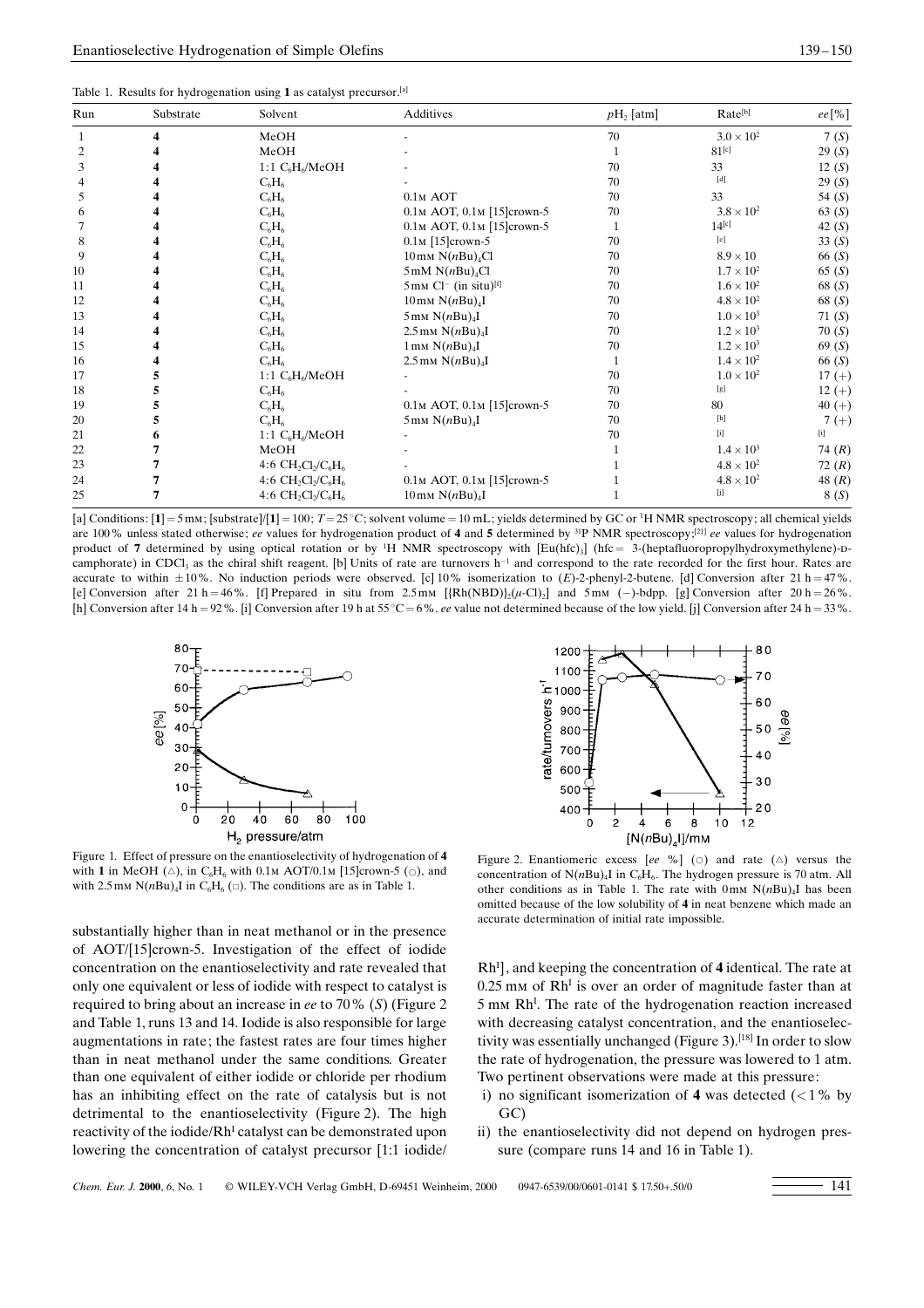

Figure 3. Enantiomeric excess [ee %] ( $\circ$ ) and rate ( $\triangle$ ) versus the concentration of 1 (with one equivalent of  $N(nBu)_{4}$ I)in  $C_{6}H_{6}$  for the hydrogenation of 4. The [4] is held constant at 0.5m and the hydrogen pressure at 70 atm. All other conditions as in Table 1.

These observations are in stark contrast to hydrogenation in either neat methanol or with 1:1 AOT/[15]crown-5 in  $C_6H_6$ which did have a strong relationship between  $H_2$  pressure and ee, and was accompanied by 10% isomerization to the internal E isomer at atmospheric pressure (Table 1, runs 6 and 7).

Other phosphanes and substrates were tested to further generalize the effect of anion binding on enantioselectivity. The addition of  $0.1M$  AOT and  $0.1M$  [15]crown-5 for hydrogenation of 4 with the catalyst precursors  $[Rh]$ (+)-prophos $\langle NBD \rangle$ ]ClO<sub>4</sub> (2) (prophos = 1-methyl-1,2-ethanediylbis(diphenylphosphane)) and  $[Rh]$ (+)-binap}(NBD)]ClO<sub>4</sub> (3) brought about only small effects on the enantioselectivity. The effect of iodide on 2, however, is dramatic as the ee inverts from 5%  $(R)$  in MeOH to 51%  $(S)$  in benzene with 10mm  $N(nBu)_{4}$ I. This result parallels that of Takaya and co-workers who observed an increase in enantioselectivity for the hydrogenation of 4 with 3 in  $CH_2Cl_2$  in the presence of iodide.<sup>[9]</sup> Three other olefins, 5, 6, and 7 (see Scheme 1) were tested for hydrogenation with 1 as shown in Table 1, runs  $17-25$ . The highest ee observed for hydrogenation of 5, [40%  $(+)$ ], was attained in the presence of 0.1m AOTand 0.1m [15]crown-5 in  $C_6H_6$ . This ee is more than double that observed in 1:1 MeOH/  $C_6H_6$  or neat  $C_6H_6$ . Surprisingly, iodide, however, causes a decrease in enantioselectivity for the reduction of 5. Hydrogenation of  $trans-\alpha$ -methylstilbene (6) was unsuccessful probably due to the steric hindrance of the internal, trisubstituted olefin. Reduction of the enamide, methyl- $(Z)$ - $\alpha$ acetamidocinnamate (7), was not improved in the presence of either AOT/[15]crown-5 or iodide (runs  $22-25$ ). The reasons for the observed decrease in ee with sulfonate are not clear since <sup>31</sup>P NMR studies revealed that the presence of 0.1m AOT and  $0.1$ <sub>M</sub> [15]crown-5 does not prevent formation of the [Rh{(ÿ)-bdpp}(enamide)] complex (majority isomer) in 4:6  $CH_2Cl_2/[D_6]$ benzene.<sup>[19]</sup> Halides, on the other hand, are known to lower the enantioselectivity of enamide hydrogenation with chiral rhodium catalysts. [20]

<sup>31</sup>P and <sup>1</sup>H NMR studies with halides: It has been demonstrated previously that two rhodium complexes form in the presence of a sulfonate anion in  $[D_6]$ benzene,  $[Rh](-)$ bdpp ${(\eta^6$ -C<sub>6</sub>D<sub>6</sub>)]<sup>+</sup> and [Rh{(-)-bdpp}](RSO<sub>3</sub>). In order to elucidate the species present under catalytic conditions in the

presence of halides,  ${}^{31}P{^1H}$  NMR studies were carried out. Using concentrations identical or similar to those of catalysis, we detected spectroscopically a total of three species after hydrogenation of 1 in  $[D_6]$ benzene to form Rh $[(-)$ -bdpp]<sup>+</sup>, upon addition of  $N(nBu)$ <sub>4</sub> $X$  ( $X = Cl$ , I). In absence of halide, the hydrogenated product of  $1(1 \text{ atm}, 298 \text{ K})$  is only sparingly soluble but appears in the  $^{31}P(^{1}H)$  NMR spectrum as a doublet at  $\delta = 41.64 \, (^1J_{\text{Rh,P}} = 194 \, \text{Hz})$ . This species has a chemical shift and coupling constant indicative of the 18-electron complex  $[Rh](-)$ -bdpp ${(\eta^6 \text{-} C_6D_6)}^+$  which forms readily in the presence of aromatic compounds.<sup>[21]</sup> When one equivalent of  $N(nBu)_{4}$ I is added to  $[Rh](-)$ -bdpp $)(\eta^{6}$ -C<sub>6</sub>D<sub>6</sub>) $]^{+}$  in  $[D_{6}]$ benzene, three distinct species are observed as doublets initially, two of which decrease in intensity after 1 h of equilibration. One of the species corresponds to  $[Rh](-)$ -bdpp $)(\eta^6$ -C<sub>6</sub>D<sub>6</sub>)<sup> $+$ </sup>, and is still present in small concentrations after equilibration. The second and most intense doublet at  $\delta = 43.08$  ( $^{1}J_{\text{Rh,P}} =$ 186 Hz) (Figure 4a) is most likely due to the iodide-bridged dimer  $[\{Rh[(-)-bdpp]\}_{2}(\mu-I)_{2}]$  which would be expected to have a bent structure  $(\angle Rh-(\mu-I)-Rh < 180^\circ).$ <sup>[22]</sup> Similar iodide-bridged dimers have been observed with the diphosphanes chiraphos and 1,2-bis(diphenylphosphino)ethane (dppe).<sup>[23]</sup> Upon addition of a second equivalent of  $N(nBu)_{4}I$ (with respect to rhodium) to the dimeric[{Rh[(-)-bdpp]}<sub>2</sub>( $\mu$ - $[I_2]$ , a new complex forms which corresponds to the third species seen before equilibration with a chemical shift of  $\delta$  = 42.35  $(^{1}J_{\text{Rh,P}} = 179 \text{ Hz})$  (Figure 4b). Because of the clear



Figure 4. 121 MHz  $^{31}P(^{1}H)$  NMR spectra of  $1(5 \text{mm})$  in [D<sub>6</sub>]benzene in the presence of iodide under 1 atm of  $H<sub>2</sub>$  at 298 K after 2 h of equilibration under these conditions.  $[Rh](-)-bdpp](\eta^6-C_6D_6)$ <sup>+</sup> appears at  $\delta = 41.64$  $(^{1}J_{\text{Rh,P}} = 194 \text{ Hz})$ , [{Rh[(-)-bdpp]( $\mu$ -I)}<sub>2</sub>] at  $\delta = 43.08 \ (^{1}J_{\text{Rh,P}} = 186 \text{ Hz})$ , and  $[{Rh[(-)-bdpp](\mu-I)}_2]$  at  $\delta = 42.35$   $({}^{1}J_{\text{Rh,P}} = 179 \text{ Hz}})$ .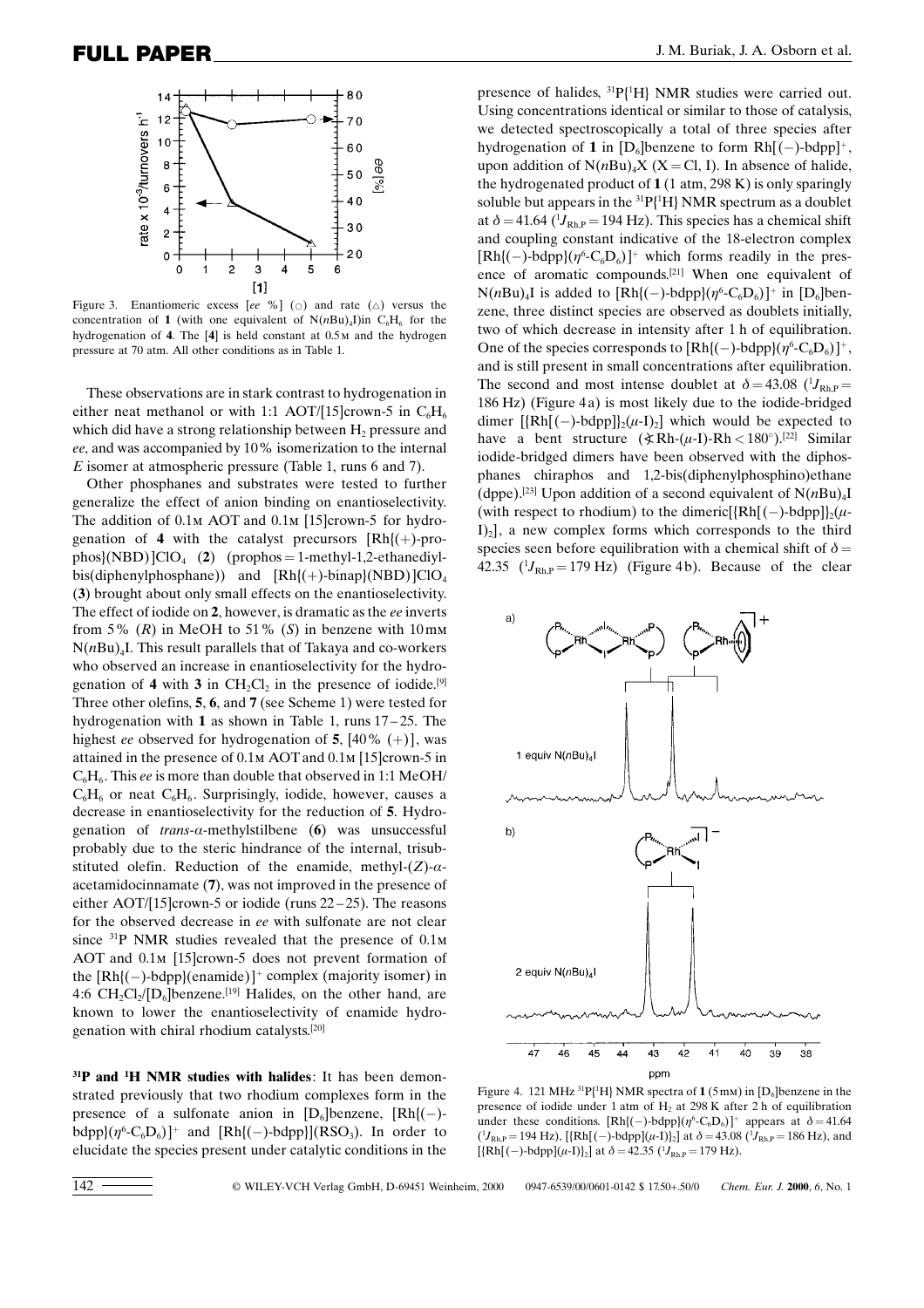dependence on iodide concentration, the smaller  ${}^{1}J_{\text{Rh,P}}$ coupling constant, and similarity of chemical shift, this complex is most likely the anionic diiodide complex  $[Rh](-)-bdpp](I)_2$ <sup>-</sup> with  $[N(nBu)_4]$ <sup>+</sup> as the counterion. Similar monomeric anionic, square-planar Rh<sup>I</sup> complexes previously characterized include  $cis$ -[Rh(PR<sub>3</sub>)<sub>2</sub>(NHPh)<sub>2</sub>]Li  $(R = Ph, Et)$ ,<sup>[24]</sup> *cis*-[Rh(CO)<sub>2</sub>(I)<sub>2</sub>]<sup>-</sup>,<sup>[25]</sup> and [Rh{1,2-bis-(di-tert-butylphosphino)ethane} $(C_6H_5)_2$ ]Li.<sup>[26]</sup> The *cis*- $[Rh(PR<sub>3</sub>)(NHPh)<sub>2</sub>]$ Li complex also involves an equilibrium between the amido-bridged dimer  $[\{Rh(PR_3), \}(\mu\text{-}NHPh)_2]$ and the monomeric anion, the relative ratios depending upon the equivalents of added lithium anilide. By analogy, a similar equilibrium between  $[\{Rh[(-)-bdpp]\}_{2}(\mu-I)_{2}]$ ,  $[Rh[(-)]$ bdpp} $(I)_2$ <sup>-</sup>, and  $[Rh](-)$ -bdpp} $(\eta^6$ -C<sub>6</sub>D<sub>6</sub>)<sup>-1</sup> is proposed as shown in box I of Scheme 3. Similar equilibria could not be observed by  ${}^{31}P{^1H}$  NMR spectroscopy for the related complexes  $[Rh(NBD)(dppe)]ClO<sub>4</sub>$  and  $[Rh]{(+)}-bi$ nap}(NBD)]ClO<sub>4</sub> (5mm concentrations) in  $[D_6]$ benzene with 5mm  $N(nBu)$ <sup>1</sup> and 1 atm of H<sub>2</sub> at 298 K. Presumably the neutral dimeric iodide-bridged complex formed so rapidly that the anion and benzene solvate were not spectroscopically observable under these conditions. [27]

With <sup>1</sup>H NMR spectroscopy, stable hydride species can be detected within minutes after hydrogenation of 5mm 1 in  $[D_6]$ benzene at 1 atm pressure in the presence of two equivalents of  $N(nBu)_{4}Cl$ , or one or two equivalents of  $N(nBu)$ <sub>4</sub>I (Figure 5). With chloride, an apparent doublet of triplets centered around  $\delta = -15.5$  is rapidly produced (Figure 5 a), and with iodide, a similar feature also resembling a doublet of triplets appears at  $\delta = -14.84$  (Figure 5b) but is, in addition, accompanied by a triplet of triplets of triplets at



Figure 5. 300 MHz <sup>1</sup>H NMR spectra of the hydride resonances observed after hydrogenation of 1 (5 mm) under 1 atm of H2 at 298 K. The top three spectra are observed experimentally and the bottom three simulated. a) 10mm of N(*n*Bu)<sub>4</sub>Cl (equivalents of chloride anion) present. Observed and calculated coupling constants:  ${}^{1}J_{\text{Rh,H}} = 9.0$  Hz (observed),  $^2J_{P(cis),H}$  = 12.5 Hz (observed),  $^2J_{P(cis),H}$  = 14.4 Hz (calculated). Under the assumption of a monohydride species, this resonance represents about 0.05 of a proton as determined by integration. b) 5mm (or 10mm) of  $N(nBu)$ <sub>4</sub>I (1 or 2 equivalents of iodide anion). Observed and calculated coupling constants:  ${}^{1}J_{Rh,H} = 5.9$  Hz (observed),  $\mathcal{I}_{P(cis),H} = 15.9$  Hz (observed),  $\mathcal{I}_{P(cis),H} = 13.8$  Hz (calculated). Under the assumption of a monohydride species, this resonance represents about 0.13 of a proton as determined by integration. c) 5mm (or 10mm) of  $N(nBu)$ <sub>4</sub>I (1 or 2 equivalents of iodide anion) present. Observed and calculated coupling constants:  ${}^{1}J_{Rh,H}$  = 21.0 Hz (observed),  $\mathcal{V}_{P(maxs),H} = 69.0$  Hz (observed),  $\mathcal{V}_{P(cis),H} = 6.0$  Hz (observed). The assignment of  $\mathcal{V}_{Rh,H}$  and  ${}^2J_{P(cis),H}$  is ambiguous but in related compounds,  ${}^2J_{P(rans),H} > {}^1J_{Rh,H} > {}^2J_{P(cis),H}$ . [23b, 33] Under the assumption of a monohydride species, this resonance represents about 0.10 of a proton as determined by integration.

 $\delta = -11.62$  (Figure 5c). These hydride species are able to withstand stripping of the solvent in vacuo, followed by redissolution in  $CD<sub>2</sub>Cl<sub>2</sub>$  with no decrease in their relative concentrations, and thus probably represent stable species outside of the catalytic cycle. The proton spectra have been simulated and indicate that the features in Figures 5a and 5b are due coupling with two slightly chemically inequivalent phosphorus atoms and the rhodium center  $(^2J_{P(cis),H} = 12.5 \text{ Hz}$ (observed),  ${}^{2}J_{P(cis),H} = 14.4 \text{ Hz}$  (calculated),  ${}^{1}J_{Rh,H} = 9.0 \text{ (ob-}$ served)). Attempts to simulate the observed spectra with two equivalent *cis* phosphane ligands *cis* to the hydride ligand failed. The two phosphane ligands are chemically inequivalent due to loss of the  $C_2$  symmetry of the chiral phosphane.

The same hydrides observed in the presence of iodide at atmospheric pressure, form at high pressure as well.  $[Rh](-)$ bdpp}(NBD)]ClO<sub>4</sub> and one equivalent of  $N(nBu)_{4}$  were hydrogenated at 70 atm in an autoclave for 3 h at room temperature in  $C_6H_6$ , the pressure released, the benzene removed in vacuo, and the complexes dissolved in  $CD_2Cl_2$ , yielding a solution with a total [Rh] of 15 mm. The main species present is the  $[\{Rh[(-)-bdpp]\}(u-I)_2]$  dimer as observed by  ${}^{31}P[{^1}H]$  NMR spectroscopy and only the two hydrides shown in Figures 5b and 5c are observed. Assuming that the hydrides originate from dihydrogen, it appears that  $H<sub>2</sub>$  is activated in a similar fashion at both low and high pressures since the same hydride products are observed in each case.

Possible structures for the species yielding the patterns observed in Figures 5 a and 5b include a monomeric fivecoordinate  $Rh^{III}$  trigonal-bipyramidal complex  $[Rh](-)$ bdpp}(H)X<sub>2</sub>] (X = Cl, I) with H occupying an apical position,<br>as represented by **I** in

represented by  $I$  in Scheme 3, but could be sixcoordinate if a molecule of solvent is bound, as has been suggested in the case of the related complex  $[Rh(PPh_3),(H)Cl_2]$  in CH<sub>2</sub>Cl<sub>2</sub>. A square-pyramidal structure with the hydride in the apical position is discounted since the hydride would be expected to resonate much farther upfield.[28] The chemical shift of the hydride (trans to Cl) in  $[Rh(PPh_3)_2(H)Cl_2]$  is  $\delta = -16.1$ which compares very favorably with the  $\delta = -15.5$  feature observed for the  $(-)$ -bdpp complex with added chloride. [29] It was suggested that  $[Rh(PPh_3)_2$ - $(H)Cl<sub>2</sub>$ ] may dimerize in solution through through bridging chlorides to give a formally octahedral coordination sphere around each rhodium. The species yielding the spectra of Figures 5 a and 5b may thus be best interpreted as the dimeric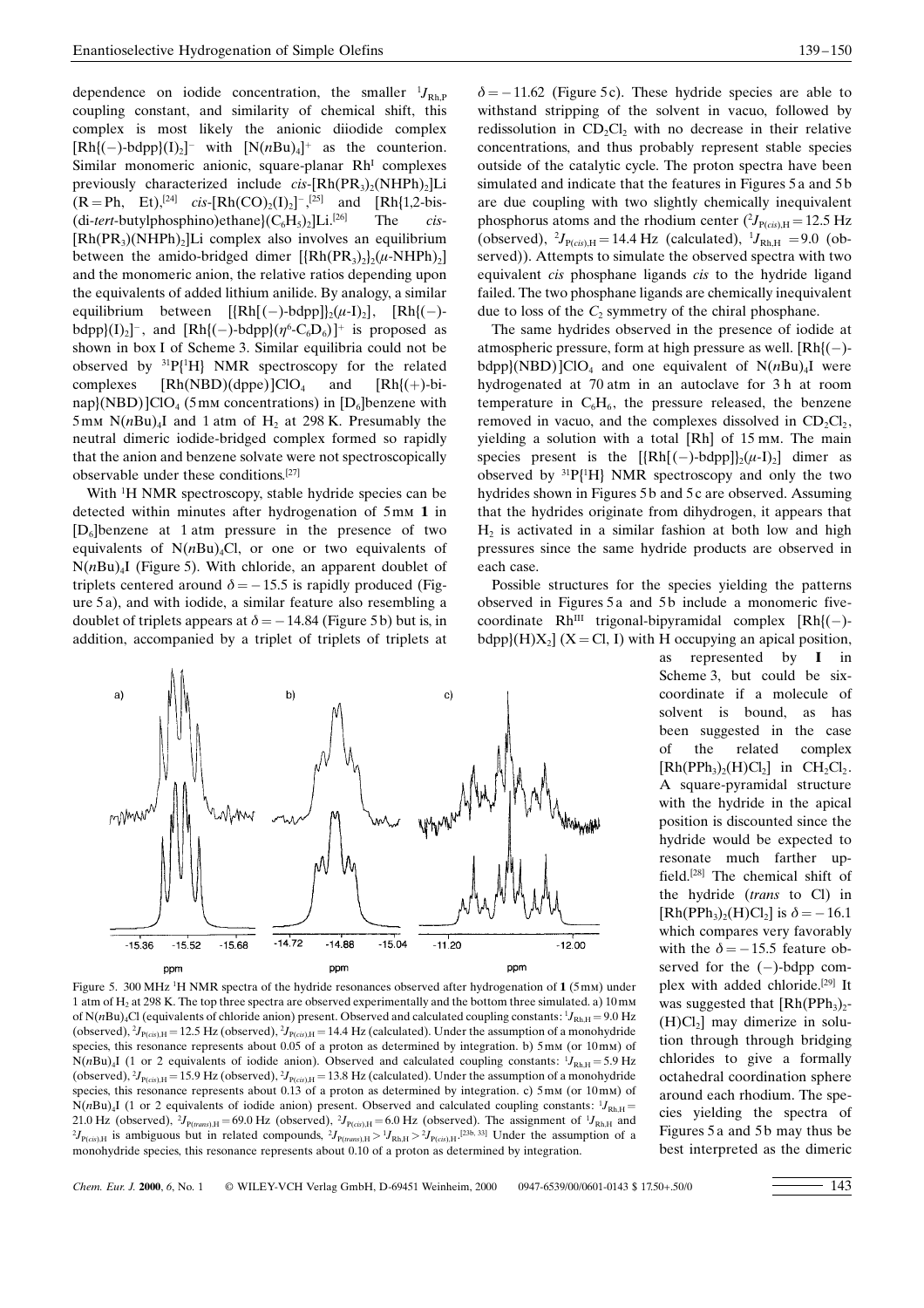

Scheme 3. Catalytic cycle, pre-equilibria and proposed monohydride species. Box I, the pre-equilibria, involves three rhodium species labeled A, B, and C whose relative concentrations depend upon the quantity of added iodide. Splitting of the dimer  $[\{Rh[(\f{-})-bdp][(\mu-1)]_2\}]$  results in formation of two identical 14-electron monomeric units,  $[Rh[(-)-bdp](I)]$ , which are intermediates in the catalytic cycle for olefin hydrogenation (box II, the catalytic cycle). The possibility for the existence of equilibria between **B** and **D**, and **B** + **C** and **D** are postulated but not determined. Dihydrogen addition to form **E** (geometry unknown) is followed by olefin coordination, insertion, and then reductive elimination to yield the reduced, chiral product. Box III includes the proposed structures for the inactive, observed hydride complexes. The exact stereochemistry of the intermediates shown here is merely tentative.

complex  $[\{Rh[(-)-bdpp](H)(X)\}_{2}(\mu-X)_{2}]$   $(X = Cl, I)$  as shown in Scheme 3 (complex J) since it would lead to octahedral coordination about each rhodium center in the poorly coordinating benzene solvent. An identical compound based upon iridium,  $[\{\text{Ir} [(-)-bdpp](H)(I)\}_2(\mu-I)_2],$ <sup>[30]</sup> is known whose hydride is coupled *(cis)* to two chemically inequivalent phosphorus atoms as is the case with the rhodium complex. The  $C_2$  symmetry of the ligand broken by the apical H and I substituents oriented trans to each other.<sup>[31]</sup> Related dimeric species based upon rhodium have also been characterized, including  $\left[\frac{\text{Rh}(\text{PEtPPh}_2)_2\text{(Cl)}_2\}(\mu\text{-Cl})_2\right]$ .<sup>[32]</sup> An exact determination of these hydride species remains to be seen but based upon literature precedent, a monomeric five-coordinate Rh<sup>III</sup> trigonal-bipyramidal complex is possible which probably dimerizes in the nonpolar benzene solvent to yield  $[\{Rh[(-)-bdpp](H)(X)\}_{2}(\mu-X)_{2}]$  (X = Cl, I). The compound producing the triplet of triplets of triplets pattern  $(^{2}J_{P(rans),H} =$ 69.0 Hz (observed),  ${}^{2}J_{P(cis),H}$  = 6.0 Hz (observed)) of Figure 5 c is almost certainly the bridging monohydride dirhodium complex  $[\{Rh[(-)-bdpp]\}_{2}(\mu-H)(\mu-I)]$ , represented by **H** in Scheme 3, based upon the similarity of the <sup>1</sup>H NMR spectrum with several closely related compounds that have been previously characterized by NMR[23b] spectroscopy and crystallographic analysis.<sup>[33]</sup> The routes leading to these hydride species remain elusive and are the subject of continuing investigation in our laboratory.

Towards a mechanism in the presence of halide anions: Because monohydride species were observed with halides, the possibility for a monohydride mechanism [Eq. (1)] needed to be considered and contrasted with a dihydride Wilkinson's catalyst type mechanism [Eq. (2)].

$$
L_nM-H+\mathscr{D}_{R} \to L_nM(CH_2)_2R \xrightarrow{[H_2]} L_nM-H+CH_3CH_2R
$$
 (1)

$$
L_nM \xrightarrow{[H_2]} L_nM(H)_2 \xrightarrow{\mathscr{D}_{R}} L_nM + CH_3CH_2R
$$
 (2)

The observed monohydride species do not appear to be involved in catalysis due to their lack of observable reactivity with an excess of 4 in an argon-purged  $[D_6]$ benzene solution. In addition, no isomerization of the olefin is observed under catalytic conditions with the  $[Rh](-)$ -bdpp}] iodide or chloride complexes. While rhodium monohydrides are known to be excellent isomerization catalysts,<sup>[10b, 34]</sup> these hydrides appear inert and unreactive with respect to alkenes. Because monohydride species may be formed through heterolytic dihydrogen activation, the addition of a strong, noncoordinating base would be expected to increase rates and effect enantioselectivity. Hydrogenation of 4 with 1 and one equivalent of  $N(nBu)$  in  $C<sub>6</sub>H<sub>6</sub>$ , in the presence of a fivefold excess of the proton sponge N,N,N',N'-tetramethyl-1,8-naphthalenediamine, however, brought about little change in rate or enantioselectivity. Thus a mechanism based upon monohydride intermediates appears unlikely.

In order to ascertain definitively whether the hydrogenation mechanism proceeds through a mono or dihydride mechanism, PHIP <sup>1</sup>H NMR spectroscopy was utilized.<sup>[35]</sup> Since PHIP can only be observed when both H atoms from a molecule of dihydrogen are transferred in a pairwise fashion to the same molecule of substrate, enhancement of peaks in a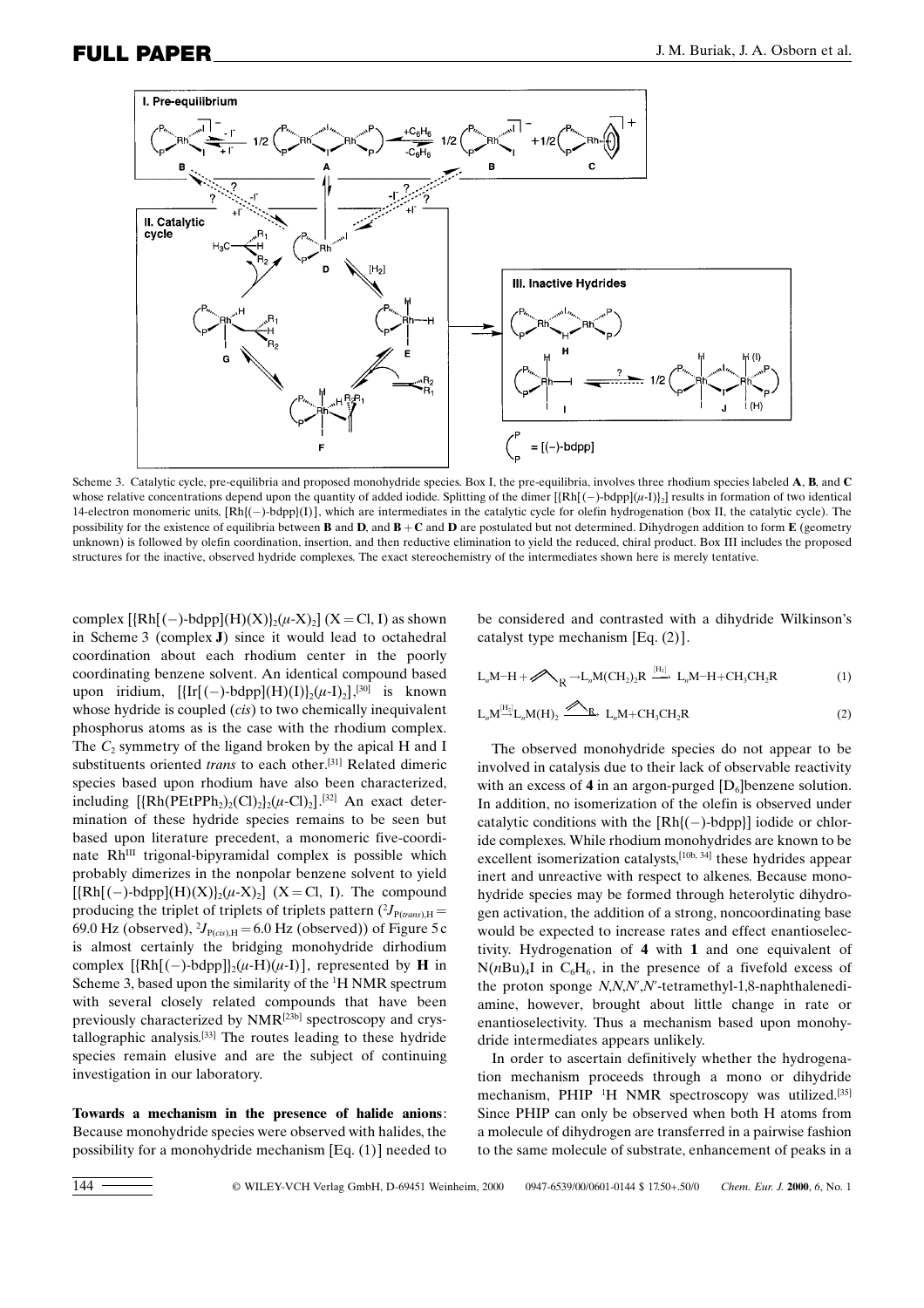hydrogenated product <sup>1</sup>H NMR spectrum would clearly indicate a dihydride mechanism [Eq. (2)]. In a monohydride mechanism, the two hydrogen atoms transferred to the substrate would arise from different molecules of dihydrogen and thus polarization would not be observed [Eq. (1)].  $[D_{8}]$ Styrene, a perdeuterated model substrate studied previously with PHIP, was used in this study since it does not overlap with any of the hydrogenated product peaks.  $[36, 37]$ Upon addition of para-enriched hydrogen to 15 mm  $\text{Rh}$ { $\text{(-)}$ bdpp}]<sup>+</sup> (formed from hydrogenation of 1) in  $[D_6]$ benzene with two equivalents of  $N(nBu)_{4}I$  and 44 equivalents of  $[D_8]$ styrene, a net polarized spectrum can be observed (Figure 6a), which is enhanced by  $\approx$  100 fold as determined by integration. The polarized peaks correspond to the methylene and methyl hydrogens arising from incorporation of  $H_2$  in styrene to yield the expected ethyl benzene product. The polarization fades within 5 min (Figure 6b). That net polarization is observed reveals that the hydrogenation occurs before placement of the sample in the magnetic field and thus hydrogenation commences rapidly under these conditions.<sup>[38]</sup> Pairwise geminal C-H exchange in styrene catalyzed by  $[Rh{bis(diphenylphosphinobutane)}]$ <sup>+</sup> solvates in deuterated acetone has been observed in <sup>1</sup> H PHIP NMR experiments, which leads to enhancement of those signals between  $\delta = 6$ and  $5.^{[39]}$  As can be seen from Figure 6a, no geminal C-H signal, corresponding to  $C_6D_5CD=C(para-H)_2$ , is observed which suggests that this exchange process is slow under these conditions with added iodide.

All available evidence strongly points towards a dihydride Wilkinson's catalyst type mechanism. It is well known that rhodium-halide complexes form stable dimers in solution.<sup>[23b, 40]</sup> The faster rates at low  $Rh<sup>I</sup>$  concentrations suggest a monomeric catalytically active species as represented by D in Scheme 3 whose formation is favored at the low concentrations, preventing self-inhibition through dimerization. The catalytically active monomeric complex is proposed to be the 14-electron  $[Rh](-)-bdpp](I)$  which is spectroscopically unobservable. This coordinatively unsaturated  $[Rh](-)$ bdpp}I] species is similar to the monomeric intermediate  $[Rh(PPh<sub>3</sub>)<sub>2</sub>Cl]$  inferred for olefin hydrogenation with Wilkin-



(dihydrogen addition prior to olefin coordination). The catalytic results indicate that the enantioselectivity with halides is independent of pressure which suggests that the same mechanism is in operation at both 1 and 70 atm, explaining the lack of dependence of enantioselectivity on hydrogen pressure. Takaya and co-workers also noted that pressure had no bearing upon the enantioselectivity of hydrogenation of 4 with  $[Rh]$ (+)-binap}] complexes with halides, thus demonstrating the generality of this

anion effect with monodentate

olefinic substrates. [9]

Figure 6. <sup>1</sup>H NMR spectra of hydrogenation of [D<sub>8</sub>]styrene carried out under PHIP conditions: 15 mm of **1** with two equivalents of  $N(nBu)$ <sub>4</sub>I in [D<sub>6</sub>]benzene with one atmosphere of para-enriched hydrogen at 298 K. a) Two scans of the sample reveal a 100-fold increase in intensity of methylene and methyl peaks of the hydrogenatedethylbenzene product due to net polarization. b) Two scans after allowing the sample to relax for 5 min, revealing complete disappearance of the polarization.

son's catalyst  $[RhCl(PPh<sub>3</sub>)<sub>3</sub>$ <sup>[41]</sup> Excess iodide inhibits the reaction rate through formation of  $[Rh](-)$ -bdpp $]I_2]$ <sup>-</sup> which is probably not catalytically active. While the 14-electron monomeric intermediate  $[Rh](-)$ -bdpp $]$ I] has been implicated in this mechanism, Landis and Chan previously suggested that dihydrogen addition to one of the rhodium centers of the chloride-bridged dimer  $[\{Rh[(+) \text{-diop}]\}_2(\mu\text{-Cl})_2]$ , similar to **A** in Scheme 3, could occur which would result in  $[Rh]$  $(+)$ diop} $(Cl)H_2$ ] after cleavage of the dimer.<sup>[42]</sup> In the case of the  $[{\rm Rh}[(-)-{\rm bdpp}]\}$ <sub>2</sub>( $\mu$ -I)<sub>2</sub>] dimer, dihydrogen addition would result in the same dihydride intermediate, E,  $[Rh](-)$  $bdpp$ [I)H<sub>2</sub>]. Although this step could occur in parallel, it does not explain the increase in rate with decreasing [Rh] and is thus improbable in this particular system. Like the  $[Rh(PPh<sub>3</sub>)<sub>2</sub>Cl]$  complex in the Wilkinson mechanism, the  $[Rh](-)$ -bdpp]]I complex then undergoes oxidative addition of dihydrogen to form E which then coordinates to the olefinic substrate. The geometry of the  $[Rh](-)-bdpp](I)H_2$ ] species could be square-pyramidal or trigonal-bipyramidal, as shown. A recent study of olefin-catalyzed hydrogenation with  $[RhCl(PPh<sub>3</sub>)<sub>3</sub>]$  using parahydrogen-induced polarization indicates formation of the  $[Rh(PPh<sub>3</sub>)<sub>2</sub>H<sub>2</sub>Cl(olefin)]$  species with cis phosphane ligands;<sup>[43]</sup> one of the hydrides is forcibly *trans* to a phosphane ligand, a geometry previously believed to be highly unfavorable. [41]



With the diphosphane  $(-)$ -bdpp, the phosphane ligands must coordinate in a cis fashion to the rhodium center because of the small bite angle of the ligand. Therefore, the complex  $[Rh](-)$ -bdpp $(1)H_2]$ , having a similar coordination sphere, is reasonable and could be the active species in our case. Because high pressures of  $H<sub>2</sub>$  favor formation of dihydride species through oxidative addition of dihydrogen, the reaction mechanism at 70 atm is almost certainly a dihydride pathway

Chem. Eur. J. 2000, 6, No. 1 © WILEY-VCH Verlag GmbH, D-69451 Weinheim, 2000 0947-6539/00/0601-0145 \$ 17.50+.50/0 145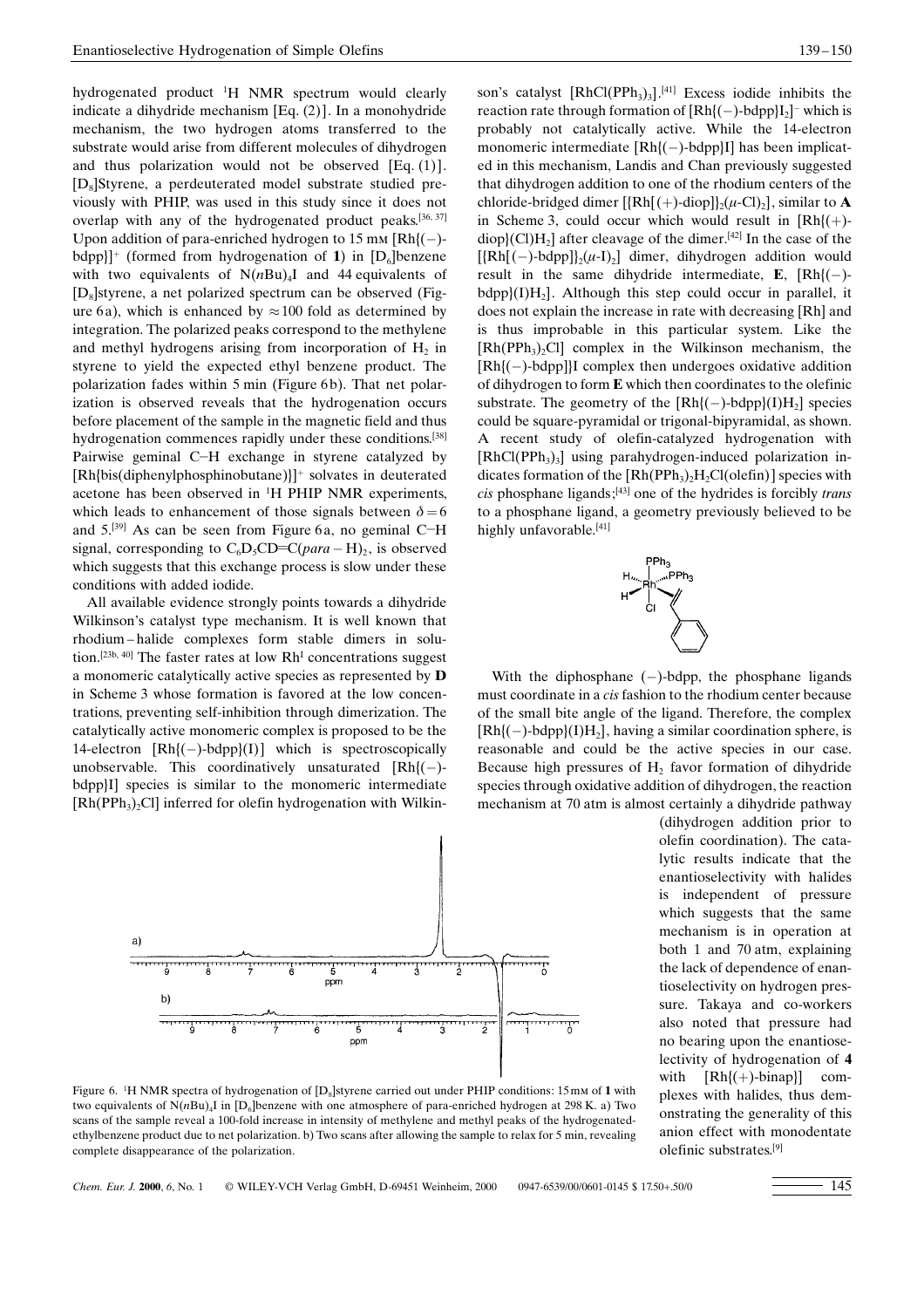Towards a mechanism in the presence of sulfonate anion: The enantioselectivity does show pressure-dependent behavior with the AOT sulfonate anion in benzene and in neat methanol without additives (see Figure 1). With 0.1m AOT/ 0.1m [15]crown-5 in  $C_6H_6$ , the ee increases from 42% to 66% at 70 atm. The enhancement of enantioselectivity seen upon increased pressure can be explained by a change in mechanism from an unsaturate route (olefin binding prior to dihydrogen addition) at atmospheric pressure, to a dihydride route (dihydrogen addition before olefin binding) which is favored at higher pressures as outlined in Scheme 4. At high pressures of dihydrogen  $(>30 \text{ atm})$ , the previously postulated neutral, four-coordinate  $Rh^{I}$  complex,  $[Rh](-)$ -bdpp $](RSO<sub>3</sub>)$ ] (K of Scheme 4) with a bidentate sulfonate ligand is hydrogenated, producing the six-coordinate dihydride species. Due to the strong trans effect of the hydride ligand, dissociation of one arm of the sulfonate ligand occurs, opening a binding site for the olefin  $(0)$ . The olefin then inserts  $(P)$ , and the product reductively eliminates. At low pressure, olefin binding occurs before dihydrogen addition, which explains the substantial (10%) isomerization of 4 to  $(E)$ -2-phenyl-2-butene, possibly



Scheme 4. Olefin hydrogenation in the presence of the sulfonate anion formed from 0.1m AOT and one equivalent of [15]crown-5. The neutral four-coordinate square-planar species  $[Rh](-)$ -bdpp $(RSO<sub>3</sub>)$ ] (K) serves as the initial, common intermediate in the catalytic cycle. At low pressures (<30 atm of dihydrogen), an unsaturate route is followed whereby olefin binding (M) precedes dihydrogen addition (O). At high pressures ( $>$ 30 atm), a dihydride route is operational and dihydrogen first oxidatively adds to **K**, producing the dihydride intermediate N which then coordinates a substrate molecule, forming O. Species O is common to both cycles and is followed by insertion of the olefin into the Rh–H bond to form the alkyl complex  $P$  which then reductively eliminates, producing the product alkane and the initial catalytic intermediate K. The exact stereochemistry of the intermediates shown here is merely tentative.

through a  $\pi$ -allyl mechanism (vide infra). At atmospheric pressure, the rate in neat MeOH is six times higher than in 0.1m AOT/0.1m [15]crown-5 in benzene, while at high pressure the latter is faster. The reason for the sluggishness of the AOT/[15]crown-5 system at 1 atm is due to the competition at the rhodium center for binding by the sulfonate, the benzene, and the olefin. The olefin must coordinate to enable dihydrogen addition so olefin binding becomes rate limiting. At higher pressures, the hydride mechanism becomes dominant and thus dihydrogen can add directly to the sulfonate complex (the major species present) to give the dihydride complex  $[Rh](-)-bdpp](RSO<sub>3</sub>)H<sub>2</sub>$ . The neutral sulfonate complex  $[Rh](-)-bdpp] (RSO<sub>3</sub>)]$  (**K**), being more electron rich than the cationic methanol solvate  $[Rh](-)$ -bdpp} $(MeOH)_x$ <sup>+</sup>, would oxidatively add H<sub>2</sub> faster, also explaining at least partially the increase in rate. As a result, hydrogenation of 4 is not inhibited at high pressures by the large excess of bis(2-ethylhexyl)sulfosuccinate anion. The complex  $[Rh(cod)(dppe)(p-O_3SC_6H_4CH_3)]$ , which also contains a sulfonate counteranion, has been shown to be active for olefin isomerization at low pressures of hydrogen although

> details concerning hydrogen pressure effects were not stated.[44]

Effect of anion on isomerization: A 10% isomerization (10 isomerization turnovers/ molecule of catalyst) is observed in both neat methanol and in  $[D_6]$ benzene with AOT/ [15]crown-5. At high pressures, rhodium dihydride species are formed before olefin binding and thus a dihydride mechanism is taking place. Because rhodium dihydride complexes are generally not good isomerization catalysts,<sup>[10a, 34]</sup> isomerization is effectively blocked at high pressures. This explains the lack of isomerization in the all cases described here at high pressure, and with halides at low pressure as well since a dihydride mechanism dominates. At atmospheric pressure in neat MeOH and  $[D_6]$ benzene with AOT/[15]crown-5, however, the olefin coordinates to the complex before dihydrogen addition, and is isomerized, possibly through a  $\pi$ -allyl mechanism as shown in Scheme 5. When a  $CD<sub>3</sub>OD$  solution of the methanol solvate,  $[Rh](-)$  $bdpp{(MeOH)}_x$ <sup>+</sup>, is sparged extensively with Ar to remove residual  $H_2$ , this complex rap-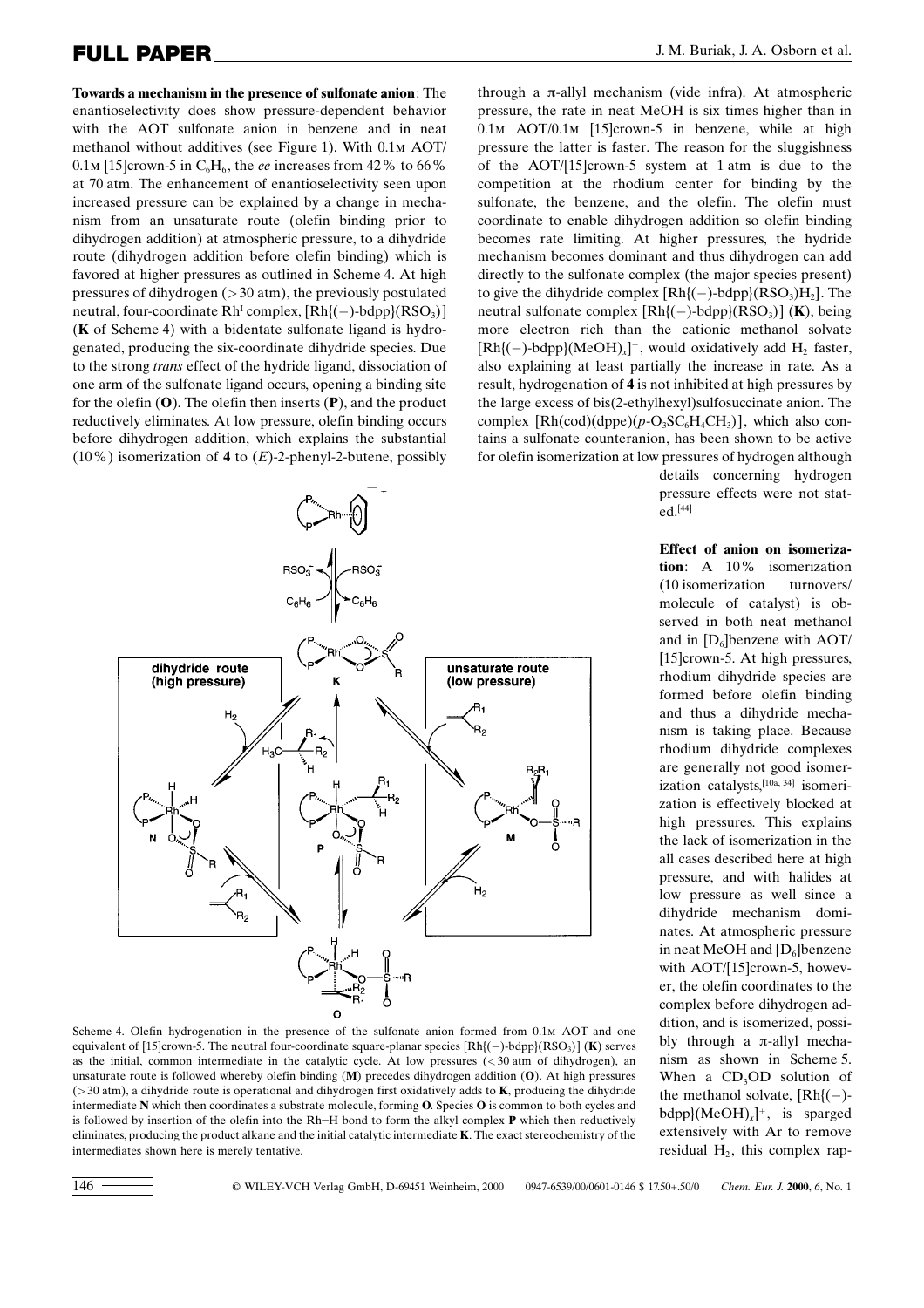

Scheme 5. Isomerization of 4 via a  $\pi$ -allyl. The solvated, cationic species  $Rh(P-P)^+$  forms in neat methanolic solvent, and when the less strongly binding sulfonate anion (as opposed to halide) dissociates.

idly isomerizes 4 in an NMR tube to give exclusively  $(E)$ -2phenyl-2-butene. While trace, spectroscopically unobservable monohydrides may catalyze the isomerization, little evidence supporting active monohydrides has been obtained in this study.  $\pi$ -Allyl mechanisms have been invoked to explain the isomerization activity of rhodium hydrogenation catalysts<sup>[45]</sup> which operate through dihydride mechanisms.<sup>[46]</sup> The weakly bound anions like sulfonate and perchlorate (the counterion in 4) dissociate readily, opening up coordination sites which enable the  $\pi$ -allyl mechanism to operate rapidly. The complex is also more Lewis acidic due to the positive charge of the complex which also encourages binding of the olefin to the metal center. Halide binding, renders the complex neutral and less Lewis acidic, and therefore olefin binding may occur less readily, leading to substantially less isomerization through a  $\pi$ -allyl mechanism under these conditions.

Because recent PHIP <sup>1</sup>H NMR experiments by Bargon and  $co$ -workers revealed exchange of the geminal  $C$ –H hydrogens of styrene with parahydrogen mediated by cationic rhodium complexes under hydrogenation conditions, isomerization of 4 to the internal isomer  $(E)$ -2-phenyl-2-butene could occur through a similar route. [39] Insertion of the olefin into one of the Rh-H bonds of the dihydride complex can then undergo  $\beta$ -hydride elimination, reforming either 4 or (E)-2-phenyl-2butene. The key to the mechanism is secondary coordination by the phenyl group of styrene.<sup>[39]</sup> Secondary phenyl coordination is much more likely in the case of cationic rhodium complexes because of their higher Lewis acidity and more open coordination sphere as compared to the neutral halide adducts. Takaya and co-workers proposed that reductive elimination of the alkane product from neutral [Rh(binap)] complexes in the presence of halide was too rapid to allow for  $\beta$ -hydride elimination, explaining the lack of isomerization.<sup>[9]</sup> We observed, however, that hydrogenated 1,  $[Rh](-)$  $bdpp$ }]<sup>+</sup>, in the absence of dihydrogen (in an argon-sparged solution of  $CD_3OD$ ), is capable of isomerization of 4 which supports a  $\pi$ -allyl type mechanism. Trace hydrogen may, however, remain in the solution and be responsible for the observed isomerization through the discussed mechanism involving dihydrides.

Effect of anion on enantioselectivity: Effects on enantioselectivity due to anion coordination have been observed previously upon addition of salts to rhodium-, iridium-, and ruthenium-catalyzed reductions.<sup>[47]</sup> The improvements in ee observed in this work for hydrogenation of 4 may be due to one or both of the following factors:

- i) The steric influence of the anionic ligand bound to the metal center could play an important role. It has been suggested repeatedly that the chirality of the phosphane backbone is transmitted to the substrate through the face edge<sup>[48]</sup> or quasi-equatorial array<sup>[49]</sup> of phenyl groups. Certain quadrants around the metal center become more sterically hindered than others, forcing the prochiral substrate into a certain conformation leading to chiral induction. Therefore, an additional ligand would increase the steric bulk around the metal center and thus enhance one substrate binding mode over the other.
- ii) Electronic effects could have large effects on catalyst reactivity. Because electronic effects have been shown to be important in asymmetric hydrogenation of enamides,<sup>[50]</sup> anion coordination could adjust the electronics of the metal center and favor certain diastereomeric intermediates or steps in the catalytic cycle.

As suggested earlier,<sup>[9]</sup> the formation of intermediate  $\bf{E}$  in Scheme 3 and N in Scheme 4 could be the enantioselective step. If the anion is trans to the hydride, the trans effect of the anion could affect the stability of the hydride, modifying the difference of the free energy of activation of between the transition states of the diastereomeric complexes for olefin insertion, augmenting the enantioselectivity of the reaction. Because several possible isomers are possible, this interpretation remains plausible but speculative.

#### **Conclusions**

The presence of anionic achiral additives has very strong effects on the enantioselectivity, hydrogen pressure dependence, and rate for the asymmetric hydrogenation of monodentate hydrocarbon olefins such as 4. Strongly coordinating halides such as iodide bind to the cationic rhodium complex in nonpolar benzene to form neutral and anionic complexes, depending upon the relative ratio of anion/rhodium. Excess halide brings about a decrease in rate due to inhibition, but does not lower the enantioselectivity of the reaction. The NMR studies,  ${}^{1}H$ ,  ${}^{31}P$  and PHIP, indicate that a dihydride mechanism is in operation at both low and high pressures where dihydrogen addition occurs before olefin binding. Monohydride species observed by NMR spectroscopy with chloride and iodide are inactive, stable species not involved in the catalytic cycle. With the more dissociative sulfonate anion, however, catalytic data suggest that a dihydride mechanism occurs only at high pressure; an "unsaturate" route, that is olefin binding before  $H<sub>2</sub>$  addition, occurs at atmospheric pressure. Olefin isomerization does not occur when halides are present at any pressure, but is seen with sulfonate at low pressure through what is probably mechanism involving a  $\pi$ allyl. The effect of anion binding is clearly general and is the focus of continuing work. It is obvious that simple achiral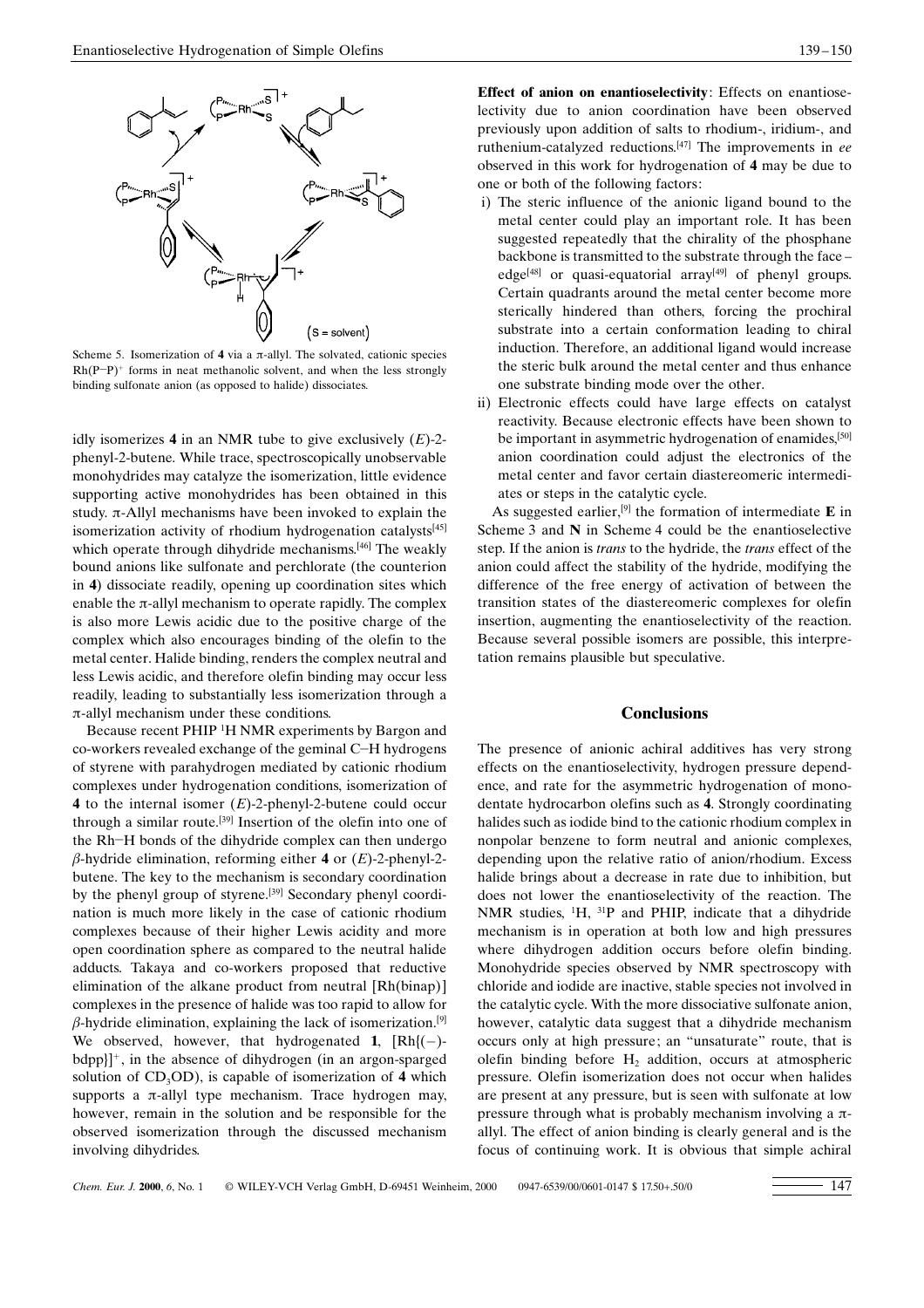additives have a dramatic influence on catalytic mechanisms in late transition metal catalyzed reactions and a detailed understanding of their role is extremely useful, if not essential for the development of highly enantioselective catalysts capable of reducing new and broad classes of olefinic substrates.

#### Experimental Section

The reagents and solutions were handled under nitrogen or argon atmosphere through standard Schlenk techniques or in a Vacuum Atmospheres glovebox. NMR spectra were obtained using either 300 MHz or 500 MHz Bruker spectrometers, or a 200 MHz 200 XLA Varian instrument. NMR spectra were simulated with NMR'' Version 1.0, 68881(2) Specific Code (developed by A. K. Rappé and C. J. Casewit). Gas chromatography (GC) was carried out with a Hewlett Packard Series II 5890 equipped with a semicapillary column (HP-1, methylsilicone gum,  $10 \text{ m} \times 0.53 \text{ mm} \times 2.65 \text{ }\mu\text{m}$ ) and a flame ionization detector (FID). Optical rotations were performed by using a Perkin Elmer 241 polarimeter. Solution samples were taken in a 10 cm glass cell and neat samples in a 1 cm glass cell. High-pressure hydrogenation reactions were carried out in a 50 mL stainless steel autoclave (Autoclave Engineers). The temperature is held constant by a thermostated oil bath and the catalytic solution agitated by magnetic stirring. Hydrogenations carried out at 1 atm were performed on a dual manifold Schlenk line (Ace Glass) with  $H<sub>2</sub>$  fed directly into the manifold. Solvents were cyclically distilled under an inert atmosphere and dried over the usual drying agents or were purified by using a homemade Dow Chemical/Grubbs solvent purification system. [51] 2-phenyl-1-butene (4) and  $\alpha$ -cyclohexylstyrene (5) were synthesized by a Wittig reaction according to known procedures and their purities verified by NMR spectroscopy and GC.<sup>[52]</sup> trans- $\alpha$ -Methylstilbene and N,N,N',N'-tetramethyl-1,8-naphthalenediamine were purchased from Aldrich and used as received. [15]crown-5 was purchased from Aldrich and dried 12 h in vacuo over molecular sieves.  $N(nBu)$ <sub>4</sub>I was purchased from Fluka as white crystals and used as received while  $N(nBu)_{4}Cl$  (Fluka) was dried 12 h in vacuo. AOT (Aldrich, 99% stated purity) was purified by stirring 12 h with activated charcoal in dry methanol, filtered repeatedly over celite to eliminate charcoal and insoluble solids, and dried in vacuo 48 h according to a literature procedure.<sup>[53]</sup> [D<sub>6</sub>]benzene was purchased from Cambridge Isotope Laboratories and used as received. Methyl- $(Z)$ - $\alpha$ -acetamidocinnamate was a generous gift from Dr. Claire Newton.  $[\{Rh(NBD)\}_2(\mu\text{-Cl})_2]$ was prepared according to published procedures.<sup>[54]</sup>  $[Rh](-)$  $bdpp$ }(NBD)]ClO<sub>4</sub>, [Rh{(+)-prophos}(NBD)]ClO<sub>4</sub> and [Rh{(+)-binap}(NBD)]ClO<sub>4</sub> were prepared halide-free from [Rh(acac)(NBD)] (acac = acetylacetonate),  $70\%$  HClO<sub>4</sub>, and the enantiomerically pure phosphane purchased from Strem Chemicals, as previously described.<sup>[12]</sup>

High-pressure hydrogenation procedure: For a series of experiments in the same solvent and same surfactant concentration, a standard solution was prepared and kept in the glovebox. A typical hydrogenation experiment was carried out as follows. The entire autoclave was taken into the nitrogen-filled glovebox and filled with  $1(37 \text{ mg}, 5 \times 10^{-5} \text{ mol})$ , the olefinic substrate  $(5 \times 10^{-3} \text{ mol})$ , the surfactant/solvent mixture  $(10 \text{ mL})$  and any co-additives (salts, [15]crown-5, etc.). The autoclave was sealed and removed from the glovebox and attached to a high-pressure stainless steel hydrogen line. The line was purged of air and the autoclave pressurized to 70 atm hydrogen pressure. The pressure was released and then refilled with hydrogen, repeating this procedure three times in total. The autoclave was refilled again to the desired pressure and the timing started with stirring of the solution. Periodic samples of the reaction solution were taken utilizing the dip/sample tube and analyzed. Hydrogenation of 4 and 5 could be monitored by <sup>1</sup> H NMR spectroscopy, or more conveniently, by GC; yields by these two methods correlate within 2%. Isomerized 4,  $(E)$ -2-phenyl-2butene, was identified by its <sup>1</sup> H NMR spectrum and was well separated from 4 and the hydrogenation product 2-phenylbutane by GC. Samples taken from hydrogenation reactions of 6 and 7 were analyzed by <sup>1</sup>H NMR spectroscopy. Following completion of the reaction, the pressure was released and the products separated from the catalyst and other additives by passing through a short (3 cm) plug of silica gel with a small excess of pentane. For hydrogenation of 4 in MeOH, the 2-phenylbutane product was extracted with pentane. Previously, the ee of the 2-phenylbutane product had been determined in the literature through optical rotation, but in this work we utilize exclusively a quick and effective 31P NMR method involving the catalyst itself,  $[Rh](-)$ -bdpp}<sup>+</sup>], as an inorganic chiral shift reagent since it requires only small quantities of material and is easily performed.<sup>[21]</sup> Final yields for 6 and 7 were determined by <sup>1</sup>H NMR spectroscopy. Compound 7 was separated from its hydrogenation product by chromatography as previously reported.<sup>[55]</sup> The ee can be determined by optical rotation  $\{[\alpha]_D^{20} = +16.4 \ (c = 2.0, \text{MeOH})\}^{[56]}$  or using  $[\text{Eu(hfc)}_3]$  in CDCl<sub>3</sub>.

For the ee determination of the 2-phenylbutane hydrogenation products of 4 and 6, the 31P NMR method previously described was utilized. For an accurate measurement of the hydrogenation product of 4, the 2-phenylbutane had to be free of 4 and the isomerization product  $(E)$ -2-phenyl-2butene; the following two methods could be used to purify the desired product. Reverse-phase HPLC using 85:15 H<sub>2</sub>O/MeOH with a Zarbox ODS semi-preparative reverse phase column  $(25 \text{ cm} \times 4.6 \text{ mm} \text{ i.d.})$  cleanly separated the three compounds. Alternatively, "silvered" 2-mm thick preparative TLC silica plates could be used. Commercial TLC plates (Merck) were silvered by soaking in 80:20 EtOH/H<sub>2</sub>O with 10% AgNO<sub>3</sub> (by mass) for 2 min and then dried overnight in a dessicator in vacuo in absence of light. The plates are then heated in an oven in air for 1 h at  $160^{\circ}$ C or until they become pale red/brown. Small quantities (25 – 50 mg) of pure 2-phenylbutane (sufficient for 31P NMR ee determination) could be eluted with neat pentane. If, however, the total percentage of 4 and  $(E)$ -2phenyl-2-butene in the sample was greater than 55%, obtaining a pure sample of 2-phenylbutane through this procedure was virtually impossible and HPLC had to be used. Compound 6 did not have to be separated from its hydrogenated product since it binds only weakly to  $[Rh](-)$ -bdpp}]<sup>+</sup> and is well separated in the 31P NMR spectrum from the diastereomers formed.

Hydrogenations in NMR tube: The catalyst and additives were loaded into a 5 mm NMR tube and taken into the glovebox. The deuterated solvent was added and the tube sealed with a rubber septum and parafilm. The tube was removed from the box and then purged with  $H_2$  through a stainless steel needle piercing the rubber septum. In the case of the halides, if the halide and catalyst were thoroughly mixed before hydrogen addition, the lemonyellow five-coordinate complex  $[Rh(NBD)(P-P)X]$   $(X = Cl, I)$  was formed. Since this complex reacts very slowly with dihydrogen, the following precautions were taken to avoid its formation:  $[Rh(NBD)(P-P)]ClO<sub>4</sub>$  and the halide salt were placed in the bottom of the NMR tube, and the  $[D_6]$ benzene were added carefully without dissolution of the solids. The sealed tube was removed from the glovebox and purged with hydrogen through the rubber septum. Only at this point the tube was shaken to induce hydrogenation of  $[Rh(NBD)(P-P)]ClO<sub>4</sub>$ and then complexation of the resulting complex with halide.  $[Rh(NBD)(P-P)]ClO<sub>4</sub>$  reacts with dihydrogen almost immediately before formation of  $[Rh(NBD)(P-P)]X$  can take place, as demonstrated by NMR studies.

Parahydrogen-induced polarization NMR procedure: Parahydrogen was prepared according to the method of Bargon and co-workers.<sup>[58]</sup>  $[Rh](-)$ bdpp}(NBD)]ClO<sub>4</sub> (6.7 mg,  $9 \times 10^{-6}$  n) and N(*nBu*)<sub>4</sub>I (6.6 mg,  $1.8 \times 10^{-5}$  n, 2 equivalents) were weighed and placed into an NMR tube and brought into the dry box.  $[D_6]$ benzene (0.6 mL) was then added to make the final [Rh] 15 mm, taking care not to disturb the solid on the bottom. The tube was then sealed and removed from the dry box. It was immersed in liquid nitrogen and purged with parahydrogen for 1 min. The tube was stored in liquid nitrogen, then thawed, shaken, and inserted into the NMR spectrometer. Two scans were immediately recorded; the process from thawing to accumulation taking no more than 30 s. The <sup>1</sup>H NMR spectrum failed to show any polarization due to metal hydride species. The tube was then brought back into the dry box and  $[D_8]$ styrene (0.05 mL,  $4 \times 10^{-4}$  n, 44 equivalents) added and the tube again sealed, removed from the glovebox, frozen in liquid nitrogen, and purged with parahydrogen. After the sample had been thawed, shaken, and immediately inserted into the NMR, two scans revealed a large enhancement of the alkyl signals at  $\delta$  = 2.45 and 1.05 of greater than 100 times. The two signals correspond to the H of the methylene and the methyl, respectively, of the ethylbenzene hydrogenation product. Repeated removal of the tube, shaking, and reinsertion in the instrument (8 times) renewed the observed polarization. A <sup>1</sup> H NMR spectrum taken 5 min after shaking with parahydrogen showed loss of all polarization.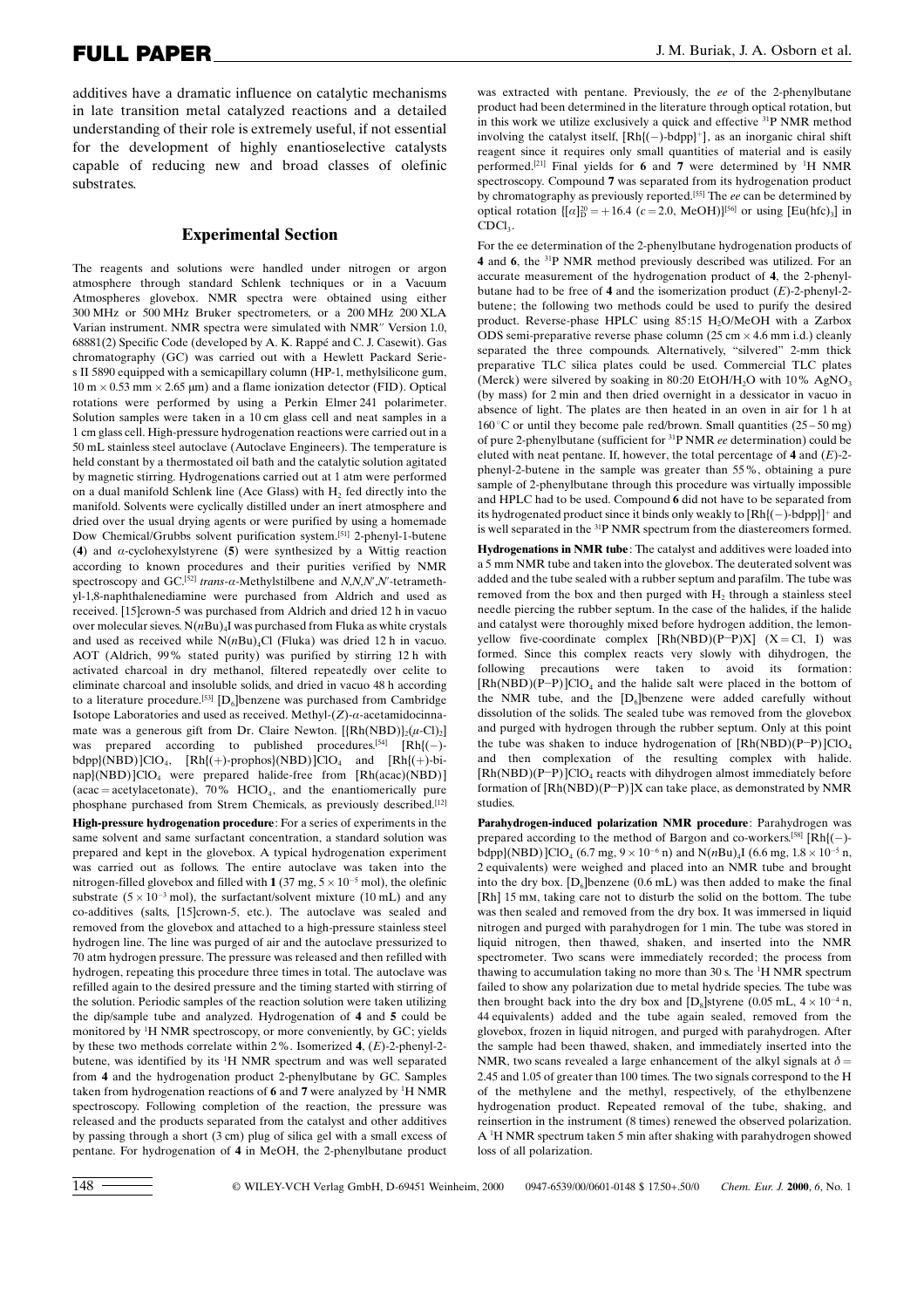#### Acknowledgements

J. M. B. is grateful for an NSF Career Award (1999 - 2003) and a Camille and Henry Dreyfus New Faculty Award (1997-2002). Purdue University, the Government of France (Ministère des Affaires Etrangères), and DuPont are thanked for their generous support.

- [1] R. Noyori, Asymmetric Catalysis in Organic Synthesis, Wiley, New York, 1994.
- [2] a) H. Takaya, T. Ohta, R. Noyori in Catalytic Asymmetric Synthesis (Ed.: I. Ojima), VCH, New York, 1993, pp. 1 - 39; b) H. Brunner, W. Zettlmeier, Handbook of Enantioselective Catalysts, VCH, Weinheim, 1993.
- [3] M. J. Burk, J. E. Feaster, W. A. Nugent, R. L. Harlow, J. Am. Chem. Soc. 1993, 115, 10 125.
- [4] a) T. Ohta, H. Takaya, M. Kitamura, K. Nagai, R. Noyori, J. Org. Chem. 1987, 52, 3174; b) T. Manimaran, T.-C. Wu, W. D. Klobucar, C. H. Kolich, G. P. Stahly, Organometallics 1993, 12, 1467; c) W. Leitner, J. M. Brown, H. Brunner, J. Am. Chem. Soc. 1993, 115, 152.
- [5] a) H. Takaya, T. Ohta, N. Sayo, H. Kumobayashi, S. Akutagawa, S. Inoue, I. Kasahara, R. Noyori, J. Am. Chem. Soc. 1987, 109, 1569; b) H. Takaya, T. Ohta, N. Sayo, H. Kumobayashi, S. Akutagawa, S. Inoue, I. Kasahara, R. Noyori, J. Am. Chem. Soc. 1987, 109, 4129.
- [6] a) R. L. Halterman, K. P. C. Vollhardt, M. E. Welker, D. Bläser, R. Boese, J. Am. Chem. Soc. 1987, 109, 8105; b) R. L. Halterman, K. P. C. Vollhardt, Organometallics 1988, 7, 883; c) R. D. Broene, S. L. Buchwald, J. Am. Chem. Soc. 1993, 115, 12569.
- [7] a) V. P. Conticello, L. Bard, M. A. Giardello, Y. Tsuji, M. Sabat, C. L. Stern, T. J. Marks, J. Am. Chem. Soc. 1992, 114, 2761; b) C. M. Haar, C. L. Stern, T. J. Marks, Organometallics 1996, 15, 1765 - 1784.
- [8] A. Lightfoot, P. Schnider, A. Pfaltz, Angew. Chem. 1998, 110, 3047 -3050; Angew. Chem. Int. Ed. 1998, 37, 2897.
- T. Ohta, H. Ikegami, T. Miyake, H. Takaya, J. Organomet. Chem. 1995, 502, 169.
- [10] a) J. A. Osborn, F. H. Jardine, J. F. Young, G. Wilkinson, J. Chem. Soc. A 1966, 1711; b) R. R. Schrock, J. A. Osborn, J. Am. Chem. Soc. 1976, 98, 2134; c) R. R. Schrock, J. A. Osborn, J. Am. Chem. Soc. 1976, 98, 2143; d) R. R. Schrock, J. A. Osborn, J. Am. Chem. Soc. 1976, 98, 4450.
- [11] NBD = norbornadiene; (-)-bdpp is  $2S,4S-(-)$ -2,4-bis(diphenylphosphino)pentane.
- [12] J. M. Buriak, J. A. Osborn, Organometallics 1996, 15, 3161.
- [13] See for example: a) M. Bianchi, U. Matteoli, P. Fredianai, G. Menchi, F. Piacenti, C. Botteghi, M. Marchett, J. Organomet. Chem. 1983, 252, 317; b) E. Cessarotti, R. Ugo, H. B. Kagan, Angew. Chem. 1979, 91, 842; Angew. Chem. Int. Ed. Engl. 1979, 18, 779; c) L. A. Paquette, J. A. McKinney, M. L. McLaughlin, A. L. Rheingold, Tetrahedron Lett. 1986, 27, 5599; d) R. B. Grossman, R. A. Doyle, S. L. Buchwald, Organometallics , 1991, 10, 1501; e) R. M. Waymouth, P. Pino, J. Am. Chem. Soc. 1990, 112, 4911; see also references [6], [7], and [9].
- [14] a) Y. Kawabata, M. Tanaka, I. Ogata, Chem Lett. 1976, 1213; b) M. Tanaka, I. Ogata, J. Chem. Soc. Chem. Commun. 1975, 735; c) T. Hayashi, M. Tanaka, I. Ogata,Tetrahedron Lett. 1977, 3, 295; d) K. Kaneda, H. Yamamoto, T. Imanaka, S. Teranishi, J. Mol. Catal. 1985, 29, 99; e) J. Bakos, J. Tóth, B. Heil, L. Markó, *J. Organomet. Chem.* 1985, 279, 23; f) S. Miyano, M. Nawa, A. Mori, H. Hashimoto, Bull. Chem. Soc. Jpn. 1984, 57, 2171; g) K. Achiwa, Tetrahedron Lett. 1977, 42, 3735.
- [15] a) K. Martinek, A. V. Levashov, N. Klyachko, Y. L. Khmelnitski, I. V. Berezin, Eur. J. Biochem. 1986, 155, 453; b) Y.-C. Jean, H. J. Ache, J. Am. Chem. Soc. 1978, 100, 984.
- [16] By unsaturate route, we mean binding of the olefin prior to addition of molecular hydrogen; the dihydride route refers to addition of molecular hydrogen to form a dihyride species before olefin binding. See reference [10c].
- [17] 2-Phenyl-2-butene was determined to be the E isomer based on <sup>1</sup>H NMR data and the previous assignments made by: N. Kawata, K.-i, Maruya, T. Mizoroki, A. Ozaki, Bull. Chem. Soc. Japan. 1974, 47, 413.
- [18] The rate for a reaction involving a dimeric species in equilibrium with a catalytically active monomer should be directly proportional to  $[Rh_2]_o^{1/2}$ . This relationship has been observed in the case of iridium

iodide-bridged dimers which catalyze imine hydrogenation,<sup>[30, 31]</sup> proving that the monomeric complexes are active. In this case, we do not observe a linear relationship between rate and  $[Rh_2]_0^{1/2}$ , probably due to other competing equilibria as shown in Scheme 3 which render this system more complicated.

- [19] C. R. Landis, J. Halpern, *J. Am. Chem. Soc.* **1987**, 109, 1746. Other species observed under these conditions include  $[Rh](-)$  $bdpp$  $(C_6D_6)$ <sup>+</sup> (16% of total rhodium - phosphane complexes as determined by  ${}^{31}P$  NMR integration) and  $[Rh](-)$ -bdpp}{bis(2-ethylhexyl)sulfosuccinate}] (13% of total rhodium-phosphane complexes). Only the major diastereomeric complex of  $[Rh](-)$ bdpp}(enamide)] was observed.
- [20] D. Sinou, H. B. Kagan, J. Organomet. Chem. 1976, 114, 325.
- [21] J. M. Buriak, J. A. Osborn, J. Chem. Soc. Chem. Commun. 1995, 689. [22] It was not determined experimentally if this dimeric structure is bent or planar but according to theoretical studies,  $\text{[Rh}_{2}(\mu-I)_{2}(\text{PH}_{3})_{4}\text{]$  has a Rh-I-Rh angle of 100°. See G. Aullón, G. Ujaque, A. Lledós, S. Alvarez, P. Alemany, Inorg. Chem. 1998, 37, 804.
- [23] a) A. G. Becalski, W. R. Cullen, M. D. Fryzuk, B. R. James, G,-J. Kang, S. J. Rettig, Inorg. Chem. 1991, 30, 5002; b) G. E. Ball, W. R. Cullen, M. D. Fryzuk, W. J. Henderson, B. R. James, K. S. MacFarlane, Inorg. Chem. 1994, 33, 1464; related chloride-bridged dimers: c) D. A. Slack, I. Greveling, M. C. Baird, Inorg. Chem. 1979, 18, 3125; d) D. A. Slack, M. C. Baird, J. Organomet. Chem. 1977, 142, C69.
- [24] a) J.-J. Brunet, G. Commenges, D. Neibecker, K. Philippot, L. Rosenberg, Inorg. Chem. 1994, 33, 6373; b) J.-J. Brunet, G. Commenges, D. Neibecker, K. Philippot, L. Rosenberg, J. Organomet. Chem. 1996, 522, 117.
- [25] a) J. Gauthier-Lafaye, R. Perron, Methanol and Carbonylation Editions Technip, Paris, 1987, pp. 120 - 124; b) M. Lin, A. Sen, Nature, 1994, 368, 613.
- [26] A. A. Del Paggio, R. A. Andersen, E. L. Muetterties, Organometallics, 1987, 6, 1260.
- [27] The spectral data for the hydrogenated complexes with one equivalent of N(nBu)<sub>4</sub>I in C<sub>6</sub>D<sub>6</sub> (5mm) are as follows: dppe complex,  $\delta = 76.23$  $(^{1}J_{\text{Rh,P}} = 192 \text{ Hz})$ ; (+)-binap complex,  $\delta = 47.11 \ (^{1}J_{\text{Rh,P}} = 190 \text{ Hz})$ .
- [28] C. Masters, B. L. Shaw, J. Chem. Soc. A, 1971, 3679. C. Masters, B. L. Shaw, J. Chem. Soc. Dalton, 1972, 665.
- [29] M. C. Baird, J. T. Mague, J. A. Osborn, G. Wilkinson, J. Chem. Soc. A 1967, 1347.
- [30] Y. N. C. Chan, J. A. Osborn, J. Am. Chem. Soc. 1990, 112, 9400.
- [31] Y. N. C. Chan, Ph. D. Thesis, Université Louis Pasteur, Strasbourg, October 24, 1990.
- [32] A. Sacco, R. Ugo, A. Moles, J. Chem. Soc. A,1966, 1670.
- [33] M. D. Fryzuk, M. L. Jang, T. Jones, F. W. B. Einstein, Can. J. Chem. 1986, 64, 174.
- [34] B. R. James in Comprehensive Organometallic Chemistry, Vol. 8 (Eds.: G. Wilkinson, F. G. A. Stone), Pergamon, Oxford, 1982, pp. 285 - 369.
- [35] R. Eisenberg, Acc. Chem. Res. 1991, 24, 110.
- [36] R. U. Kirss, T. C. Eisenschmid, R. Eisenberg, J. Am. Chem. Soc. 1988, 110, 8564.
- [37] R. Giernoth, P. Huebler, J. Bargon, Angew. Chem. 1998, 110, 2469; Angew. Chem. Int. Ed. 1998, 37, 2473.
- [38] M. G. Pravica, D. P. Weitekamp, Chem. Phys. Lett. 1988, 145, 255.
- [39] A. Harthun, R. Giernoth, C. J. Elsevier, J. Bargon, Chem. Commun. 1996, 2483.
- [40] a) D. A. Slack, M. C. Baird, J. Organomet. Chem. 1994, 478, 45; b) D. A. Slack, I. Greveling, M. C. Baird, Inorg. Chem. 1979, 18, 3125.
- [41] J. Halpern, *Inorg. Chim. Acta*, **1981**, 50, 11.
- [42] A. S. C. Chan, C. R. Landis, *J. Mol. Catal.* **1989**, 49, 165.
- [43] S. B. Duckett, C. L. Newell, R. Eisenberg, J. Am. Chem. Soc. 1994, 116, 10548.
- [44] J. Reiss, J. Hetflejs, React. Kinet. Catal. 1986, L 31, 309.
- [45] F. H. Jardine, Prog. Inorg. Chem. 1981, 28, 63.
- [46] a) M. Tuner, J. v. Jouanne, H.-D. Brauer, H. Kelm, J. Mol. Catal. 1979, 5, 433; b) M. Tuner, J. v. Jouanne, H. Kelm, J. Mol. Catal. 1979, 5, 447.
- [47] a) J. B. Hoke, L. S. Hollis, E. W. Stern, J. Organomet. Chem. 1993, 455, 193; b) K. T. Wan, M. E. Davis, Nature , 1994, 370, 449; c) I. Ojima, T. Kogure, J. Organomet. Chem. 1980, 195, 239; d) C. Hatat, A. Karim, N. Kokel, A. Mortreux, F. Petit, New J. Chem. 1990, 14, 141; e) S. Vastag, J. Bakos, S. Tórös, N. E. Takach, B. R. King, B. Heil, L. Markó, *J. Mol.* Cat. 1984, 22, 283; f) F. Spindler, B. Pugin, H.-U. Blaser, Angew. Chem.

Chem. Eur. J. 2000, 6, No. 1 © WILEY-VCH Verlag GmbH, D-69451 Weinheim, 2000 0947-6539/00/0601-0149 \$ 17.50+.50/0 <sup>149</sup>